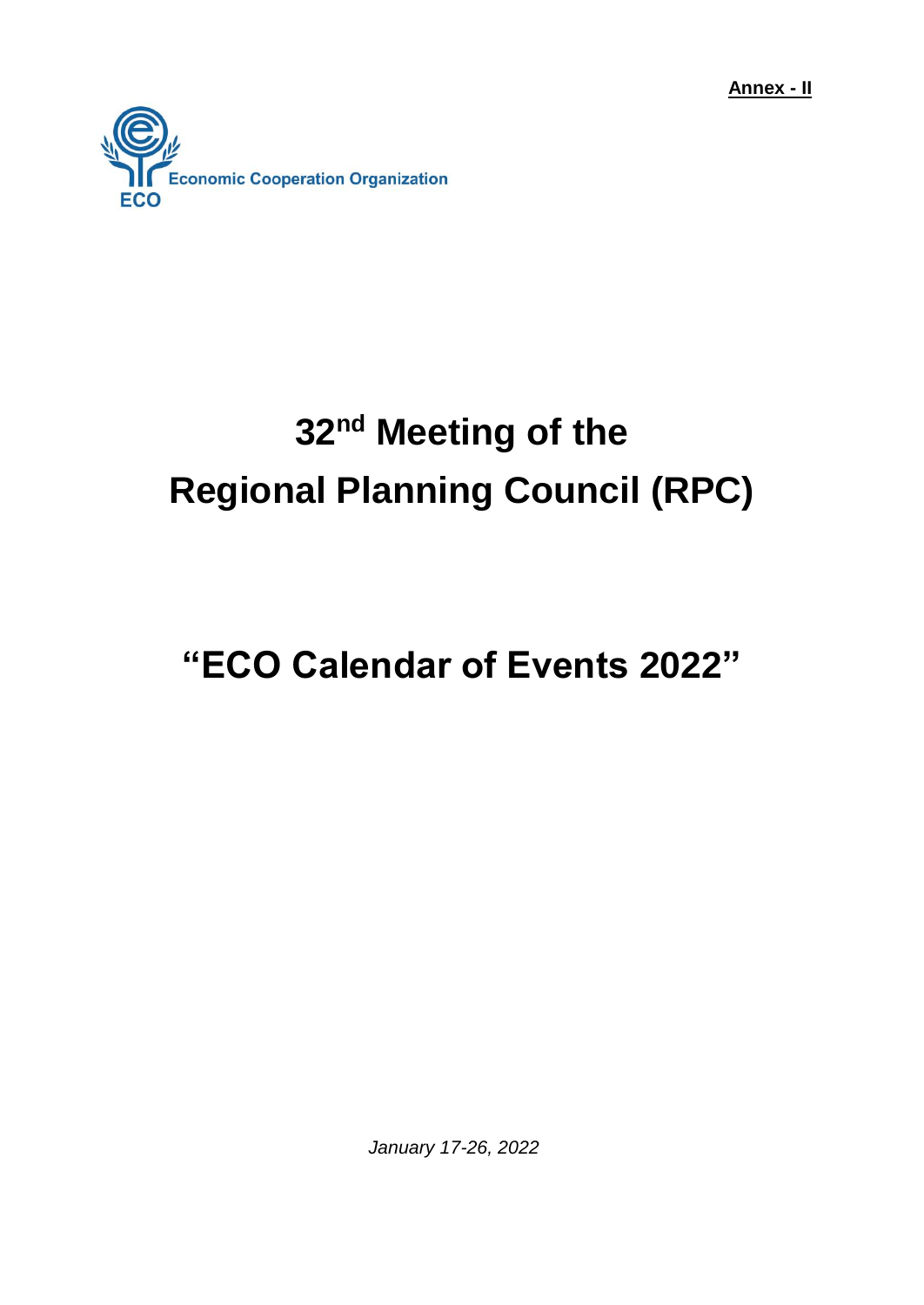#### **ECO Calendar of Events for 2022**

#### **A. SECTOR: TRADE AND INVESTMENT**

| No.            | <b>Event/Activity</b>                                                                                                                     | <b>Venue</b>                                        | <b>Date</b>      |
|----------------|-------------------------------------------------------------------------------------------------------------------------------------------|-----------------------------------------------------|------------------|
| 1              | 6th ECO Ministerial Meeting on<br>Finance/ Economy                                                                                        | Azerbaijan<br>(TBD)                                 | 2022             |
| $\overline{2}$ | 5th ECO Ministerial Meeting on<br>Commerce & Foreign Trade                                                                                | Turkey<br>(Hybrid Mode)                             | 2022             |
| 3              | 9th Meeting of the ECOTA Cooperation<br>Council (held twice a year)                                                                       | Pakistan<br>(Preferably in<br>Physical Mode)        | 2022             |
| 4              | 10th Meeting of the ECOTA<br><b>Cooperation Council</b>                                                                                   | <b>TBD</b><br>(Hybrid Mode)                         | 2022             |
| 5              | 5th ECO Business Forum                                                                                                                    | Uzbekistan<br>(Hybrid Mode)                         | 2022             |
| 6              | 2nd Meeting of ECO Heads of Tax<br>Administration                                                                                         | Pakistan<br>(Preferably in<br><b>Physical Mode)</b> | 2022             |
| $\overline{7}$ | 2nd Meeting of ECO Heads of Central<br><b>Banks</b>                                                                                       | <b>TBD</b><br>(Hybrid Mode)                         | 2022             |
| 8              | 1st Meeting of Heads of Capital Markets<br>Supervisory Authorities preceded by<br><b>Preparatory Committee's Meeting</b>                  | Pakistan<br>(Hybrid Mode)                           | 2022             |
| 9              | 9th Meeting of ECO Council of Heads of<br><b>Customs Administration (CHCA)</b>                                                            | Turkey<br>(Virtual Mode)                            | 2nd half<br>2022 |
| 10             | 1st Meeting of the ECO Heads of<br><b>Commodity Exchanges</b>                                                                             | <b>TBD</b><br>(Hybrid Mode)                         | 2022             |
| 11             | 2nd Experts Group Meeting on Banking,<br>Financial Matters of ECO and Forming<br><b>ECO Clearing Union</b>                                | TBD<br>(Hybrid Mode)                                | 2022             |
| 12             | Working Group Meeting of the<br>Representatives/ Experts of Central<br>Banks of the ECO Member States to<br>deliberate way forward on ECU | <b>TBD</b><br>(Hybrid Mode)                         | 2022             |
| 13             | 1st Meeting on the Joint Working Group<br>for Preparation of the draft ECO Trade<br><b>Facilitation Strategy Paper</b>                    | Turkey<br>(Hybrid Mode)                             | 2022             |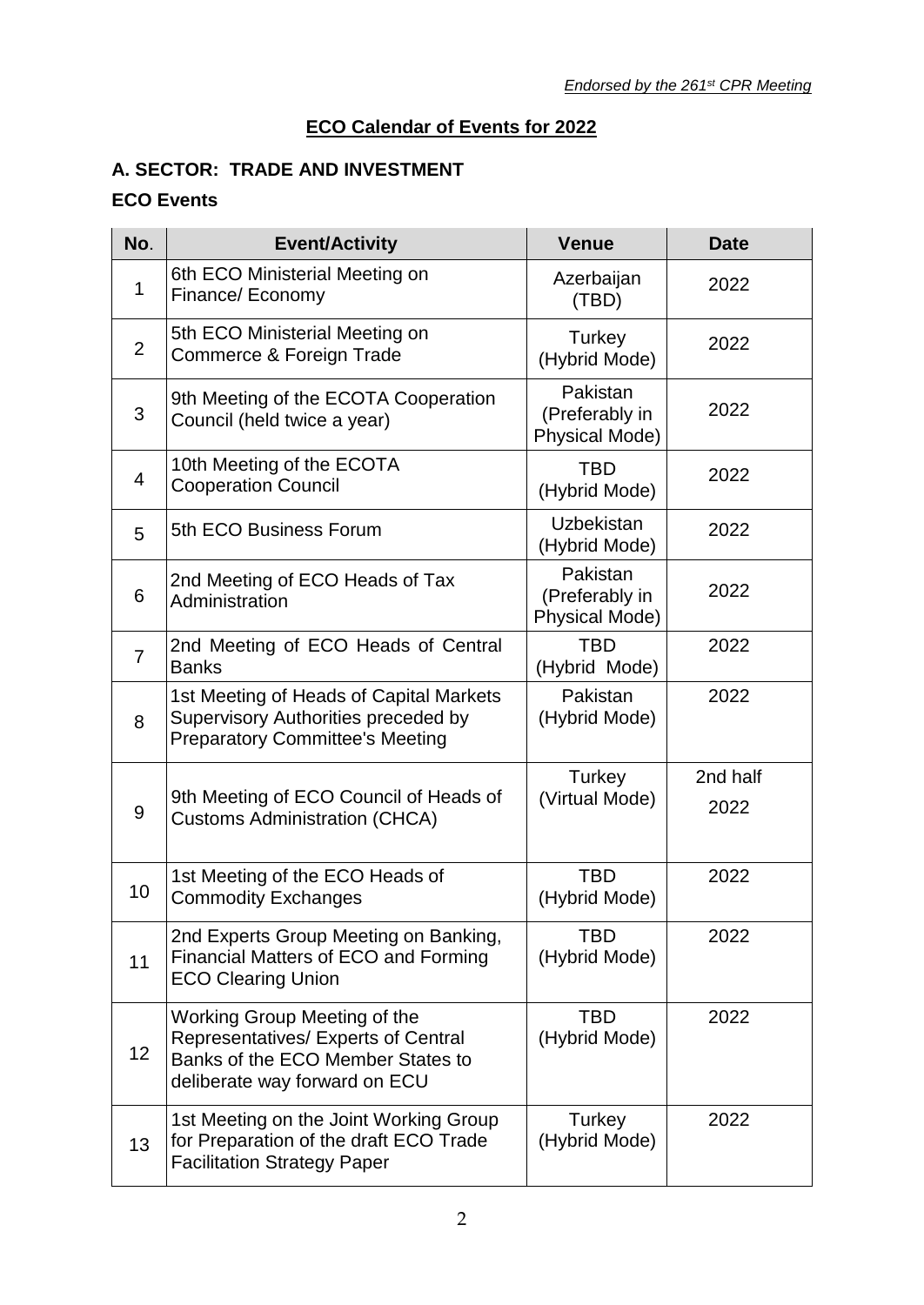| 14 | 1st Meeting of Joint Working Group to<br>finalize Trade and Investment Strategy<br>and to conduct Preliminary Study on the<br>Prospects of Establishing a Free Trade<br>Area | <b>TBD</b><br>(Hybrid Mode)          | 2022     |
|----|------------------------------------------------------------------------------------------------------------------------------------------------------------------------------|--------------------------------------|----------|
| 15 | <b>Trade Policy Review Session</b>                                                                                                                                           | Pakistan<br>(Hybrid Mode)            | 2022     |
| 16 | 4th ECO Trade Promotion<br>Organizations (ECO-TPOs) Forum                                                                                                                    | Pakistan<br>(TBD)                    | 2022     |
| 17 | 2nd Meeting of ECO Investment<br>Promotion Agencies (ECO-IPAs) Forum                                                                                                         | <b>TBD</b><br>(Hybrid Mode)          | 2022     |
| 18 | 3rd ECO Trade Fair                                                                                                                                                           | <b>Uzbekistan</b><br>(Physical Mode) | 2022     |
| 19 | 4th ECO Trade Fair                                                                                                                                                           | <b>TBD</b><br>(Physical Mode)        | 2022     |
| 20 | 3rd Meeting of Technical Committee on<br>Electronic data Exchange (EDI)                                                                                                      | Iran<br>(Hybrid Mode)                | 2022     |
| 21 | Working Group Meeting of the Experts<br>on EDI                                                                                                                               | <b>TBD</b><br>(Virtual Mode)         | 2022     |
| 22 | 3rd Meeting of the Heads of SEZs of<br>the ECO Member States                                                                                                                 | Afghanistan<br>(Hybrid Mode)         | 2022     |
| 23 | 2nd Meeting of the Heads of NDF of the<br>ECO Member States preceded by 1st<br><b>Experts Group Meeting</b>                                                                  | Iran<br>(Hybrid Mode)                | May 2022 |

| No.            | <b>Event/Activity</b>                                                                 | <b>Venue</b>                  | Date             |
|----------------|---------------------------------------------------------------------------------------|-------------------------------|------------------|
|                | 5th Seminar on Trading Patterns in<br>ECO Region and Accession of ECO to<br>WTO       | TBD                           | 2022             |
| $\mathcal{P}$  | 4th ECO Investment Conference                                                         | (TBD)                         | 2022             |
| 3              | Seminar of Banking Associations of the<br><b>ECO Member States.</b>                   | TBD                           | 2022             |
| $\overline{4}$ | <b>ECO Trade Exhibition "ECO-RAF"</b>                                                 | Iran<br>(TBD)                 | 2022             |
| 5              | Seminar titled "Investment in economics<br>and social development"                    | Turkmenistan<br>(Hybrid Mode) | 1st half<br>2022 |
| 6              | Seminar titled "Reforms in ECO<br>Member States, contributing to the trade<br>growth" | Turkmenistan<br>(Hybrid Mode) | 2nd half<br>2022 |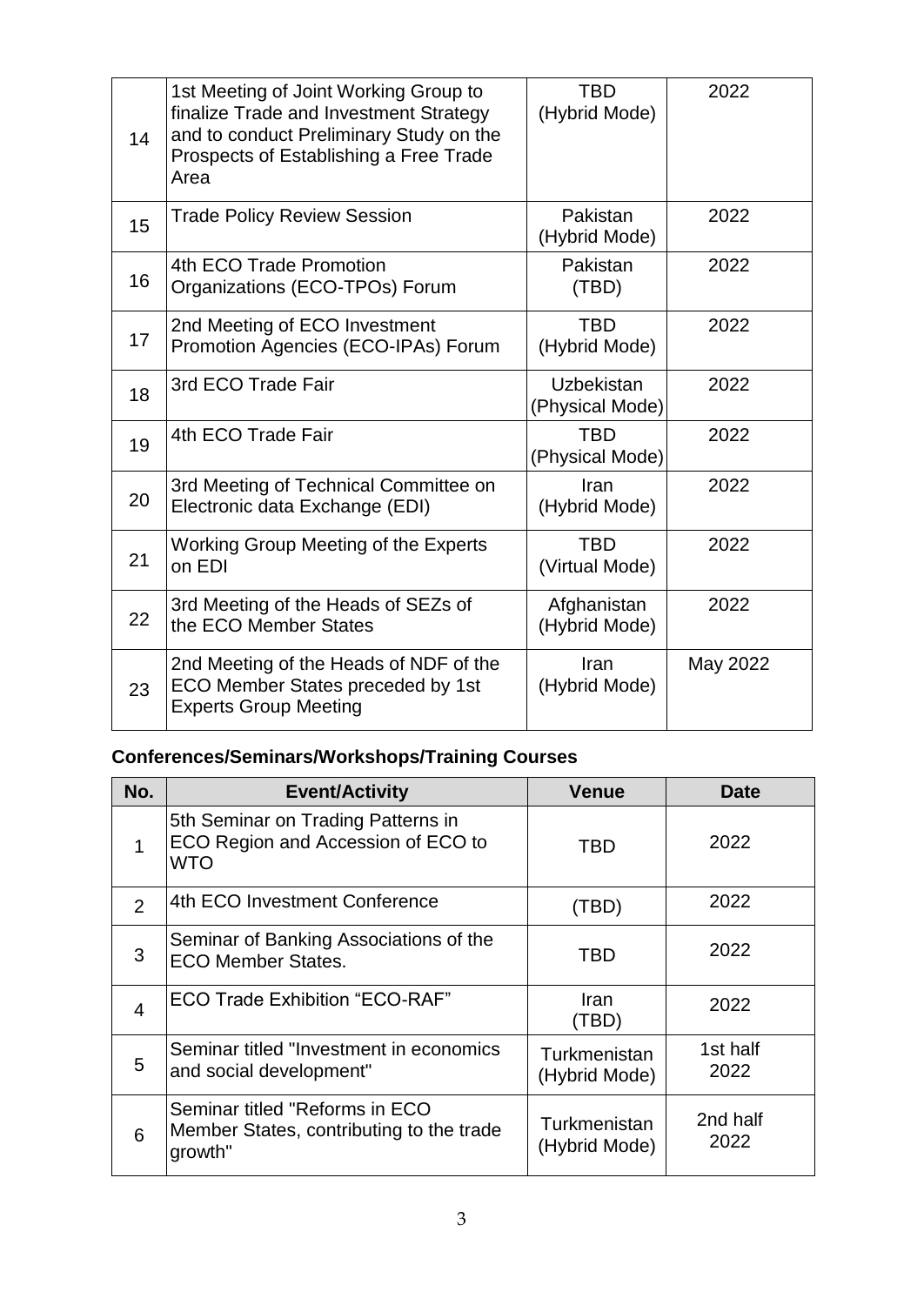|   | Studying cooperation issues in<br>developing e-commerce with ECO<br>Member States                                                                                                                                                 | AII ECO<br><b>Member States</b> | 2022 |
|---|-----------------------------------------------------------------------------------------------------------------------------------------------------------------------------------------------------------------------------------|---------------------------------|------|
| 8 | Conducting business meetings with<br>relevant ministries' and departments'<br>representatives to identify relevant<br>directions of the system of regular<br>exchange of export-oriented goods lists<br>between ECO Member States | Turkmenistan<br>(Virtual Mode)  | 2022 |

## **Meetings of the ECO Affiliated Bodies with ECO Secretariat Participation**

| No.            | <b>Event/Activity</b>                                                                                         | <b>Venue</b>      | Date |
|----------------|---------------------------------------------------------------------------------------------------------------|-------------------|------|
|                | <b>ECO Reinsurance Company</b>                                                                                | Pakistan<br>(TBD) | 2022 |
| $\overline{2}$ | Meetings of ECO Trade and Development<br>Bank (ECO-TDB)/(19th BOG Meeting)                                    | Turkey<br>(TBD)   | 2022 |
| 3              | <b>Executive Committee Meetings and</b><br>Specialized Committees Meetings of ECO-<br>CCI (held twice a year) | TBD               | 2022 |
| 4              | <b>Executive Committee Meetings and</b><br>Specialized Committees Meetings of ECO-<br>CCI (held twice a year) | TBD               | 2022 |

| No.            | <b>Event/Activity</b>                                                                                                                 | Venue                | Date |
|----------------|---------------------------------------------------------------------------------------------------------------------------------------|----------------------|------|
|                | <b>COMCEC Ministerial Session to be</b><br>organized by the OIC                                                                       | TBD                  | 2022 |
| 2              | WTO Geneva Week to be organized by the<br><b>WTO</b>                                                                                  | Switzerland<br>(TBD) | 2022 |
| 3              | Meeting with UNIDO to discuss the 4th<br>Phase of UNIDO-ECO Trade Capacity<br>Building Project to be organized by the<br><b>UNIDO</b> | Austria<br>(TBD)     | 2022 |
| $\overline{4}$ | Aid for Trade Global Review to be<br>organized by the ITC                                                                             | Switzerland<br>(TBD) | 2022 |
| 5              | Asia-Pacific Business Forum (APBF) to be<br>organized by the UNESCAP                                                                  | TBD                  | 2022 |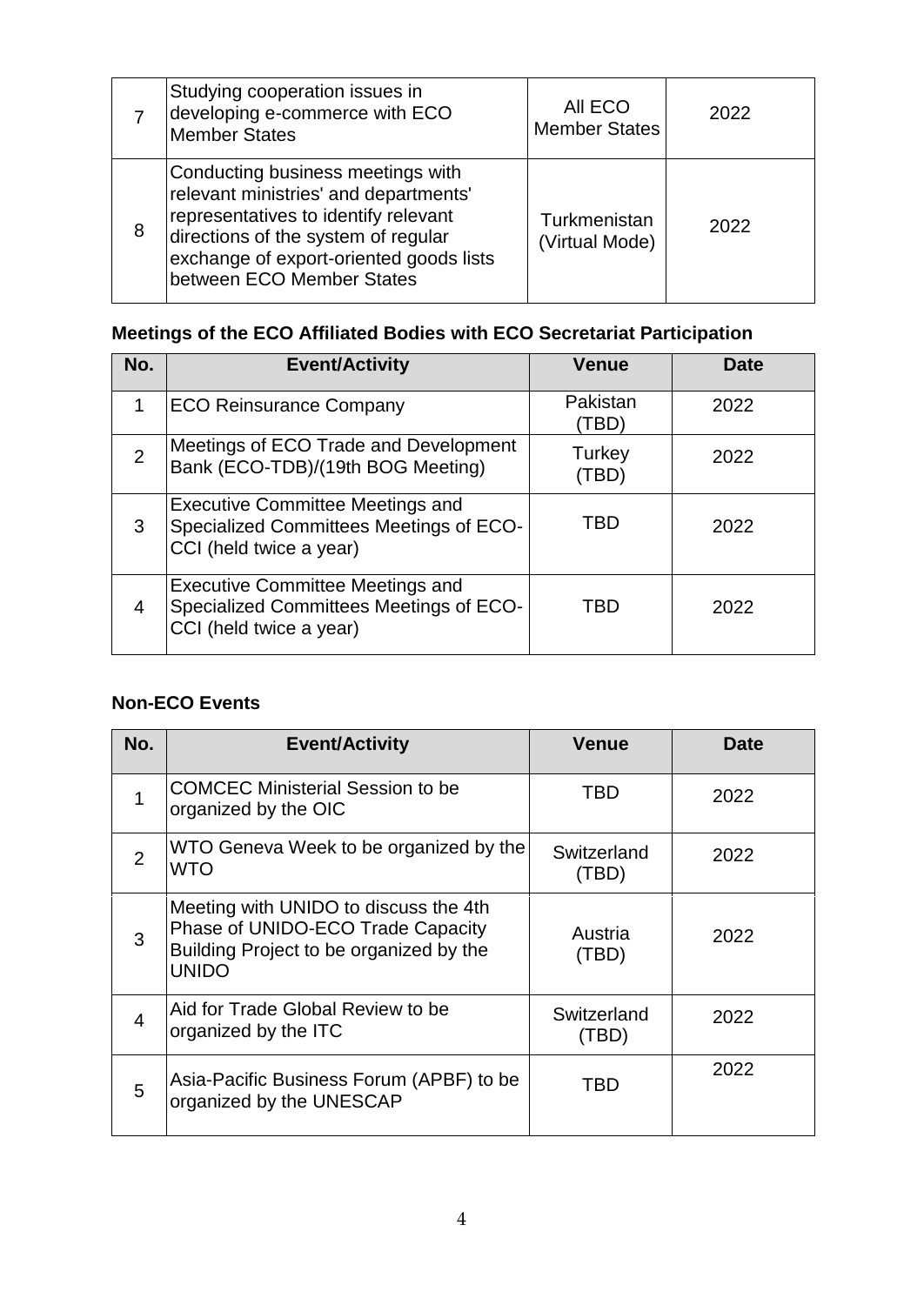#### **B. SECTOR: TRANSPORT AND COMMUNICATIONS**

| No.            | <b>Event/Activity</b>                                                                                                        | <b>Venue</b>                  | <b>Date</b>             |
|----------------|------------------------------------------------------------------------------------------------------------------------------|-------------------------------|-------------------------|
| $\mathbf 1$    | 11th Meeting of ECO Transport Ministers<br>Preceded by its HLEG Meeting                                                      | Turkey<br>(Virtually Mode)    | Jan 31- Feb 02,<br>2022 |
| 2              | The 10th Meeting of TTCC                                                                                                     | <b>TBD</b><br>(Physical Mode) | 2022                    |
| 3              | 10th Meeting of Road Committee of TTCC                                                                                       | Iran<br>(Virtual Mode)        | 2022                    |
| 4              | 7th Meeting of Insurance Committee of<br><b>TTCC</b>                                                                         | Iran<br>(Physical Mode)       | <b>July 20,</b><br>2022 |
| 5              | 8th Meeting of Customs Transit<br><b>Committee of TTCC</b>                                                                   | <b>TBD</b><br>(Physical Mode) | 2022                    |
| 6              | 15th Meeting of the ECO Heads of<br>Railway Authorities/9th Meeting of the<br>Railway Committee of the TTCC                  | Secretariat<br>(Virtual Mode) | 2022                    |
| $\overline{7}$ | 2nd Meeting of the permanent working<br>group on KTI railway corridor (PWG-KTI)                                              | Kazakhstan<br>(Physical Mode) | 2022                    |
| 8              | 12th HLWG meetings on Islamabad-<br>Tehran-Istanbul Cargo Train                                                              | Iran<br>(Virtual Mode)        | 2022                    |
| 9              | 2nd HLWG meetings on Istanbul-Almaty<br>and Bandar Abbas-Almaty Container<br>Trains                                          | <b>TBD</b><br>(Physical Mode) | 2022                    |
| 10             | 2nd Ministerial Meeting on KTAI Railway<br>corridor along with its relevant HLEG<br>meeting                                  | <b>TBD</b><br>(Virtual Mode)  | 2022                    |
| 11             | 1st Fund raising event and banking<br>cooperation for connectivity and transport<br>infrastructure                           | Secretariat<br>(TBD)          | 2022                    |
| 12             | 6th HLWG Meeting on Qazvin-Rasht-<br>Astara (Iran)-Astara (Azerbaijan) Railway                                               | Azerbaijan<br>(Physical Mode) | 2022                    |
| 13             | 1st WG Meetings and field visits on<br>Bazargan\Gurbulakh and Taftan -<br>Mirjaveh BCPs                                      | Iran<br>(Physical Mode)       | 2022                    |
| 14             | 7th HLWG Meetings on Islamabad-<br>Tehran-Istanbul (ITI) Road Corridor                                                       | Pakistan<br>(Physical Mode)   | 2022                    |
| 15             | 5th HLWG Meeting on the Kyrgyz-<br>Tajikistan-Afghanistan-Iran Road<br>Transport Corridor/field study and test<br>run (KTAI) | TBD<br>(Physical Mode)        | 2022                    |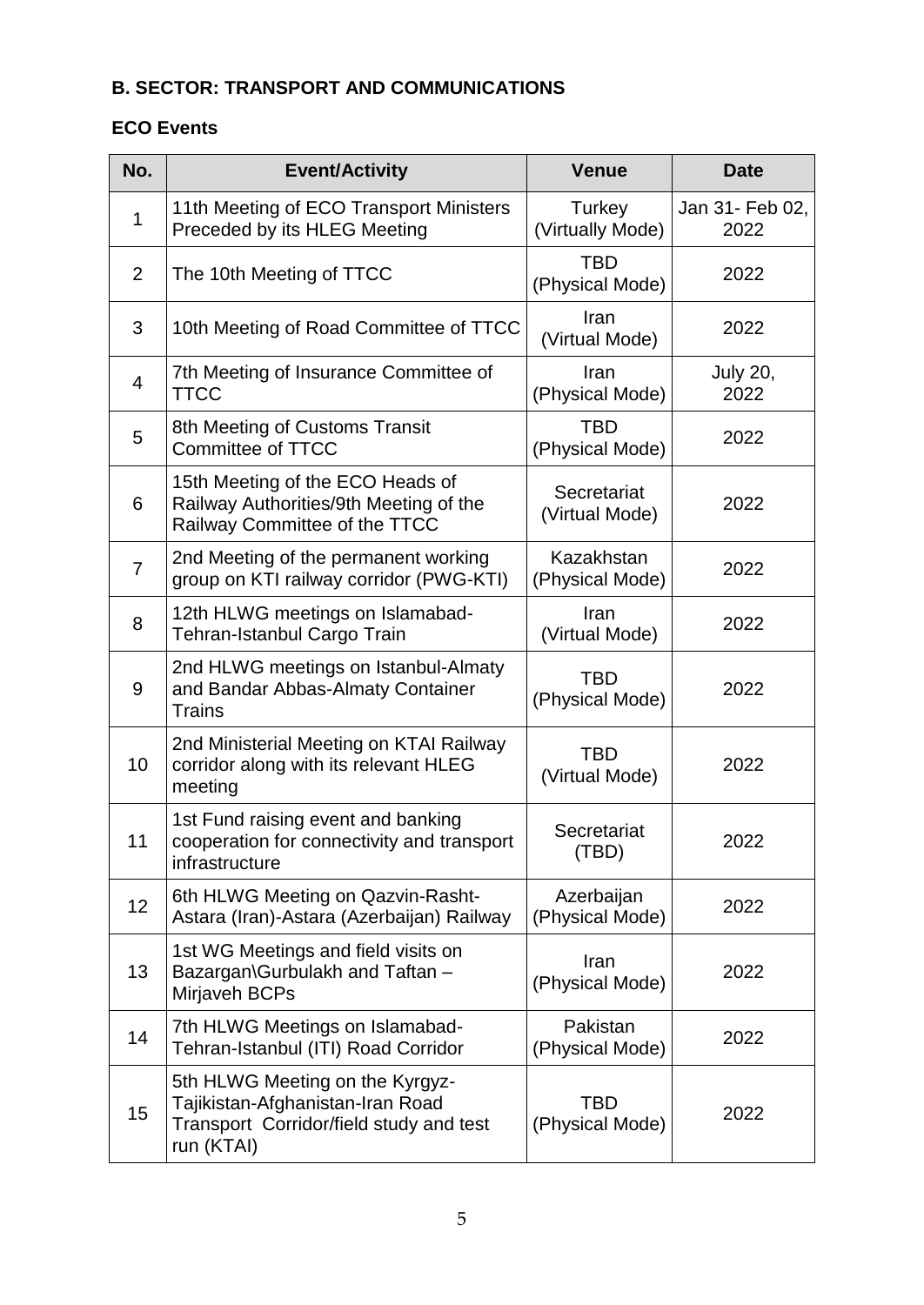| No. | <b>Event/Activity</b>                                                                                                                    | <b>Venue</b>                  | <b>Date</b>              |
|-----|------------------------------------------------------------------------------------------------------------------------------------------|-------------------------------|--------------------------|
| 16  | Special Meeting of the ITI & KTAI road<br>corridor to discuss the establishment of a<br>regional MVTPL insurance (White Card)<br>schemes | <b>TBD</b><br>(Physical Mode) | 2022                     |
| 17  | Workshops on e-CMR and e-TIR                                                                                                             | Tajikistan<br>(Physical Mode) | June 7-8,<br>2022        |
| 18  | Workshops on implementation of ATP,<br>AETR, CEMT and ADR conventions                                                                    | <b>TBD</b><br>(Physical Mode) | 2022                     |
| 19  | 7th Meeting of the ECO Heads of<br>Reference Maritime Organizations                                                                      | <b>TBD</b><br>(Physical Mode) | 2022                     |
| 20  | 1st Meeting of Committee on Ro-Ro<br>cooperation                                                                                         | Iran<br>(Hybrid Mode)         | 2022                     |
| 21  | 2nd WG Meeting on Civil Aviation<br><b>Authorities</b>                                                                                   | Iran<br>(Hybrid Mode)         | May 9-10,<br>2022        |
| 22  | 1st Meeting of High Level Experts of<br>private airlines and travel agencies in<br><b>ECO Region</b>                                     | Pakistan<br>(Virtual Mode)    | Last week of<br>May 2022 |
| 23  | 2nd Meeting of ECO-ICT Working Group<br>on establishment of a regulatory<br>framework for ECO region                                     | Iran<br>(Hybrid Mode)         | 2022                     |
| 24  | 3rd WG Meeting of the ECO-ICT                                                                                                            | Turkey<br>(Virtual Mode)      | 2022                     |
| 25  | 3rd Ministerial Meeting on ICT                                                                                                           | Pakistan<br>(Virtual Mode)    | Sept 2022                |

| No. | <b>Event/Activity</b>                                                                                                | <b>Venue</b>         | Date               |
|-----|----------------------------------------------------------------------------------------------------------------------|----------------------|--------------------|
| 1   | (WP.30) Working Party on Customs<br>Questions affecting Transport (159th<br>session)                                 | Switzerland<br>(TBD) | Feb 8-11,<br>2022  |
| 2   | (WP.5/GE.4) Group of Experts on<br><b>Benchmarking Transport Infrastructure</b><br>Construction Costs (13th session) | Switzerland<br>(TBD) | Feb 10-11,<br>2022 |
| 3   | <b>UNECE (ITC) Inland Transport Committee</b><br>(84th session)                                                      | Switzerland<br>(TBD) | Feb 22-25,<br>2022 |
| 4   | 78th Session of UNESCAP                                                                                              | Thailand<br>(TBD)    | May 23-27,<br>2022 |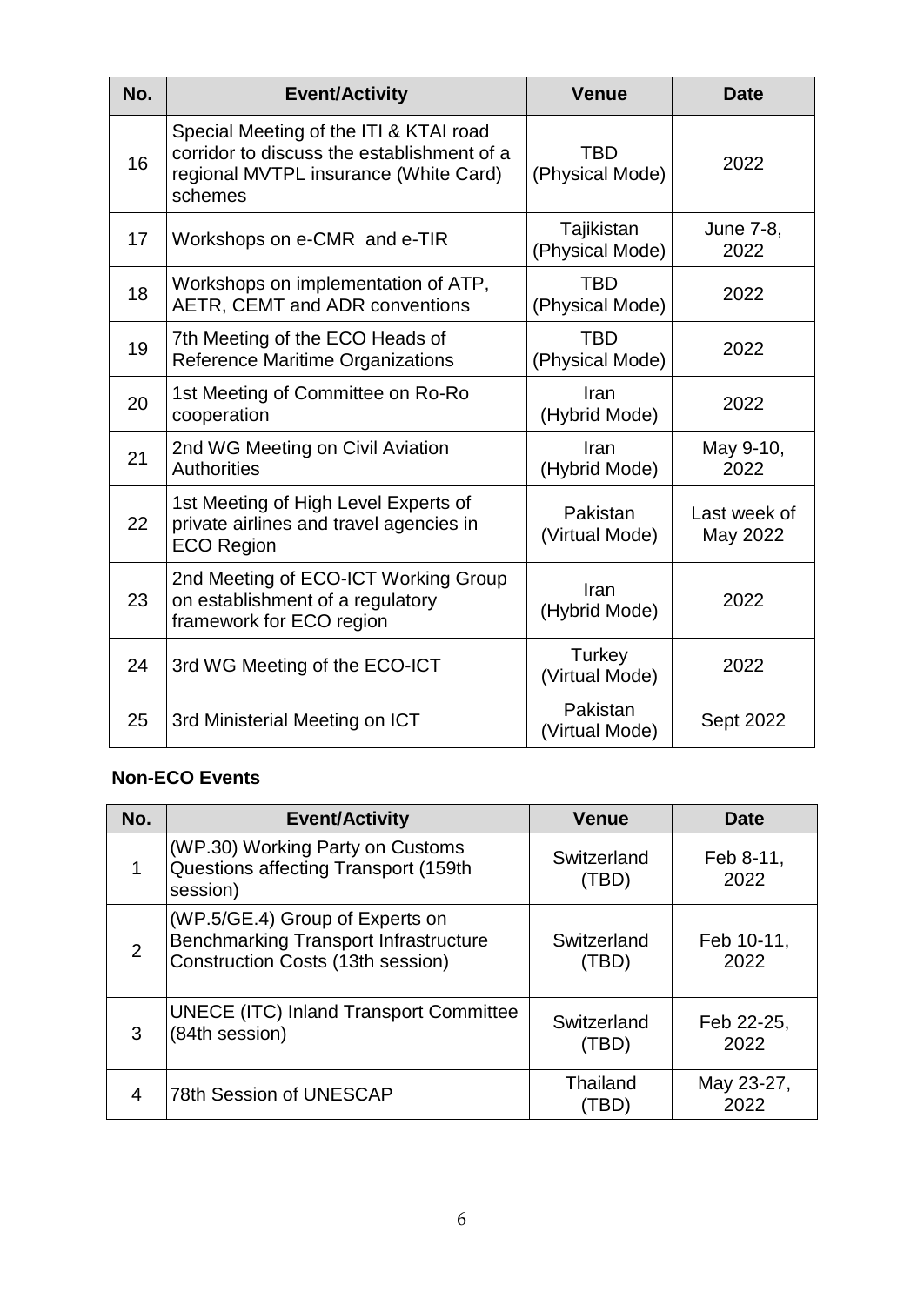## **C. SECTOR: ENERGY, MINERALS AND ENVIRONMENT**

#### **ENERGY**

#### **ECO Events**

| No.            | <b>Event/Activity</b>                                                                                                                      | <b>Venue</b>                        | <b>Date</b>         |
|----------------|--------------------------------------------------------------------------------------------------------------------------------------------|-------------------------------------|---------------------|
| $\mathbf{1}$   | 4th ECO Experts Group Meeting on<br>Renewable Energy Sources (EGRES)                                                                       | <b>Uzbekistan</b><br>(Virtual Mode) | 1st quarter<br>2022 |
| $\overline{2}$ | 2nd Experts Group Meeting on<br>establishment of the ECO Regional<br><b>Electricity Market (ECO-REM)</b>                                   | Tajikistan<br>(TBD)                 | 1st half<br>2022    |
| 3              | 2nd Meeting of the ECO Public and<br>Private Sector Energy/Petrochemical<br>Consortium/Companies - ECO Refinery<br>Association             | Iran<br>(TBD)                       | 2nd half<br>2022    |
| $\overline{4}$ | 4th Iran-Turkey Bilateral Meeting on<br>establishment of the ECO Regional<br><b>Electricity Market</b>                                     | Iran<br>(TBD)                       | 1st half<br>2022    |
| 5              | Meeting of Ad-hoc Mechanism on<br>Assisting to Operationalise ECO Clean<br><b>Energy Centre/Donor Conference</b>                           | <b>TBD</b><br>(TBD)                 | 1st half<br>2022    |
| 6              | Monitoring Mission for hosting ECO<br><b>Clean Energy Center</b>                                                                           | Azerbaijan<br>(TBD)                 | 1st quarter<br>2022 |
| $\overline{7}$ | 2nd Meeting of the ECO regional network<br>of research institutions/centres and think<br>tanks operating in the field of energy<br>studies | <b>TBD</b><br>(TBD)                 | 2022                |
| 8              | 1st ECO Working Group Meeting on Joint<br><b>Investment in Construction of Renewable</b><br><b>Energy Power Plants/Projects</b>            | Iran<br>(TBD)                       | 2022                |
| 9              | 5th ECO Energy/Petroleum Ministerial<br>Meeting                                                                                            | <b>Uzbekistan</b><br>(TBD)          | 2nd half<br>2022    |
| 10             | 5th HLEG Meeting on Energy                                                                                                                 | <b>TBD</b><br>(TBD)                 | 2022                |
| 11             | 1st Expert Group Meeting of Network<br>Operators (grid dispatching operators) on<br><b>ECO-REM</b> initiative                              | Iran<br>(TBD)                       | 3rd quarter<br>2022 |

| No. | <b>Event/Activity</b>                                                                                                               | Venue                | Date             |
|-----|-------------------------------------------------------------------------------------------------------------------------------------|----------------------|------------------|
|     | 6th Workshop on Renewable Energy<br>Sources (proposed to be held back-to-<br>back with the 4 <sup>th</sup> Meeting of ECO<br>EGRES) | Secretariat<br>(TBD) | 1st half<br>2022 |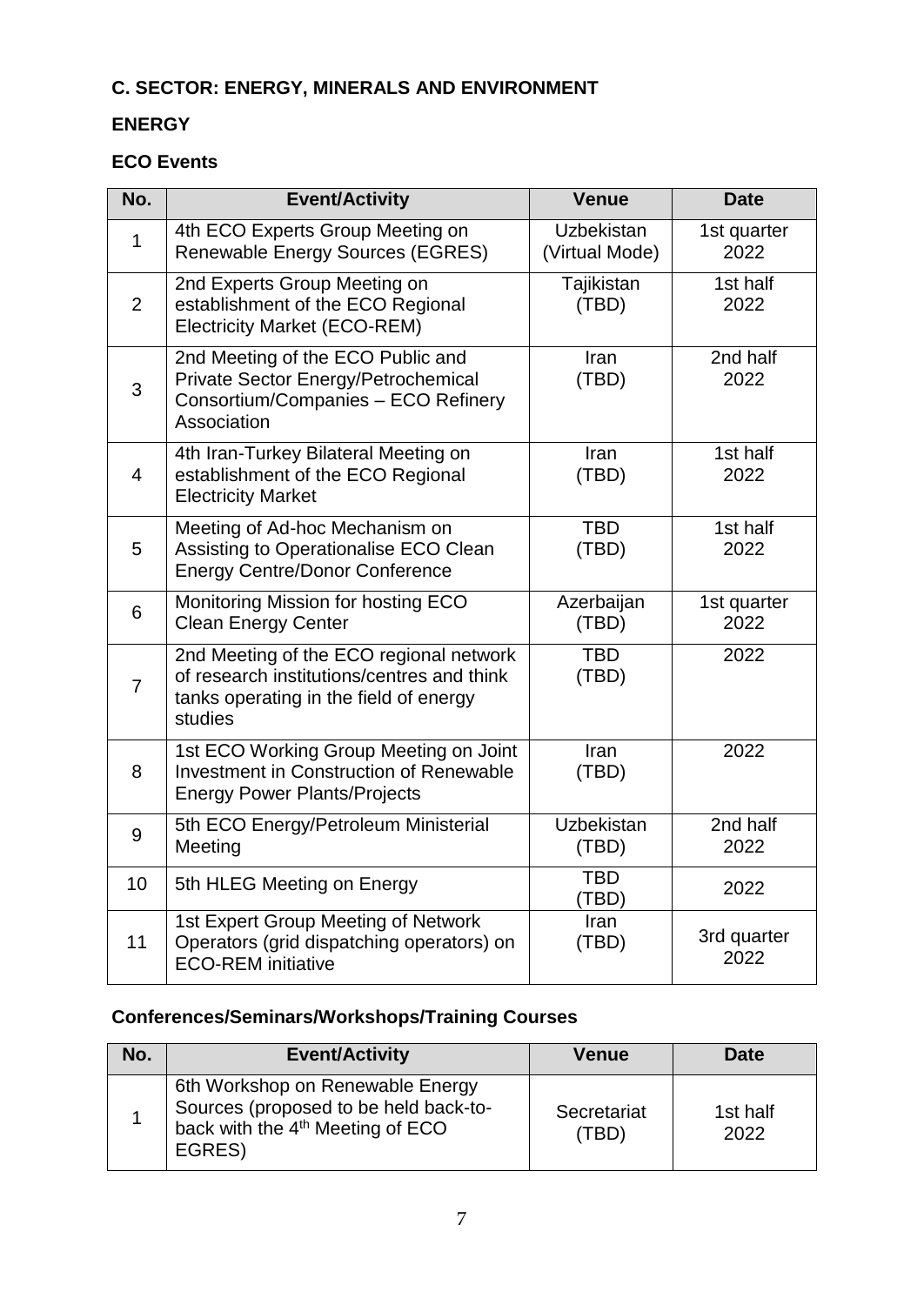| 2              | Training Courses as per the Calendar of<br>ECO Courses on Oil and Gas of OGITC<br>(Oil and Gas International Training Centre<br>of Iran)              | Iran<br>(TBD  | 2022                |
|----------------|-------------------------------------------------------------------------------------------------------------------------------------------------------|---------------|---------------------|
| 3              | Training Course devoted to electricity<br>energy offered by Khorasan Regional<br><b>Electricity Company of Iran Grid</b><br>Management Company (IGMC) | Iran<br>(TBD) | 2022                |
| $\overline{4}$ | Online training course entitled: "The<br>fundamentals and building blocks of<br>electricity market" by Iran Grid<br>Management Company (IGMC)         | Iran<br>(TBD) | 2nd quarter<br>2022 |
| 5              | <b>ECO Secretariat - Energy Charter</b><br>Workshop on Regional Electricity Market                                                                    | TBD           | 2022                |

| No. | <b>Event/Activity</b>                                                                                                                                    | <b>Venue</b>       | <b>Date</b>     |
|-----|----------------------------------------------------------------------------------------------------------------------------------------------------------|--------------------|-----------------|
|     | 33rd Meeting of the Energy Charter<br>Conference                                                                                                         | Mongolia<br>(TBD)  | 2022            |
| 2   | 7th Meeting of the Global Network of<br>Sustainable Energy Centres (GN-SEC)<br>Platform                                                                  | Austria<br>(TBD)   | April 2022      |
| 3   | UN High-level Dialogue on Energy                                                                                                                         | <b>USA</b><br>[TBD | 2022            |
| 4   | Energy Investment Forum - "Changing"<br>the Game for Energy Investments in the<br>CAREC Region: Launch of the CAREC<br><b>Energy Investment Outlook"</b> | TBD                | May 18,<br>2022 |

#### **MINERALS**

#### **ECO Event**

| No.          | <b>Event/Activity</b>                                                                                       | <b>Venue</b>          | Date                |
|--------------|-------------------------------------------------------------------------------------------------------------|-----------------------|---------------------|
|              | 8th ECO Minerals Experts Group Meeting                                                                      | Pakistan/Iran<br>TBD` | 1st quarter<br>2022 |
| 2            | Validation Meeting on ToR of the Project<br>on Preparation of ECO Environmental<br><b>Quality Index Map</b> | Iran<br>(TBD)         | 2022                |
| $\mathbf{3}$ | 3rd Meeting of ECO Heads of Surveying<br>and Mapping Organizations                                          | Iran<br>TBD           | 4th quarter<br>2022 |

| No. | <b>Event/Activity</b>                   | Venue    | Date         |
|-----|-----------------------------------------|----------|--------------|
|     | "Establishment of ECO-SDI to combat the | Pakistan | March 14-16, |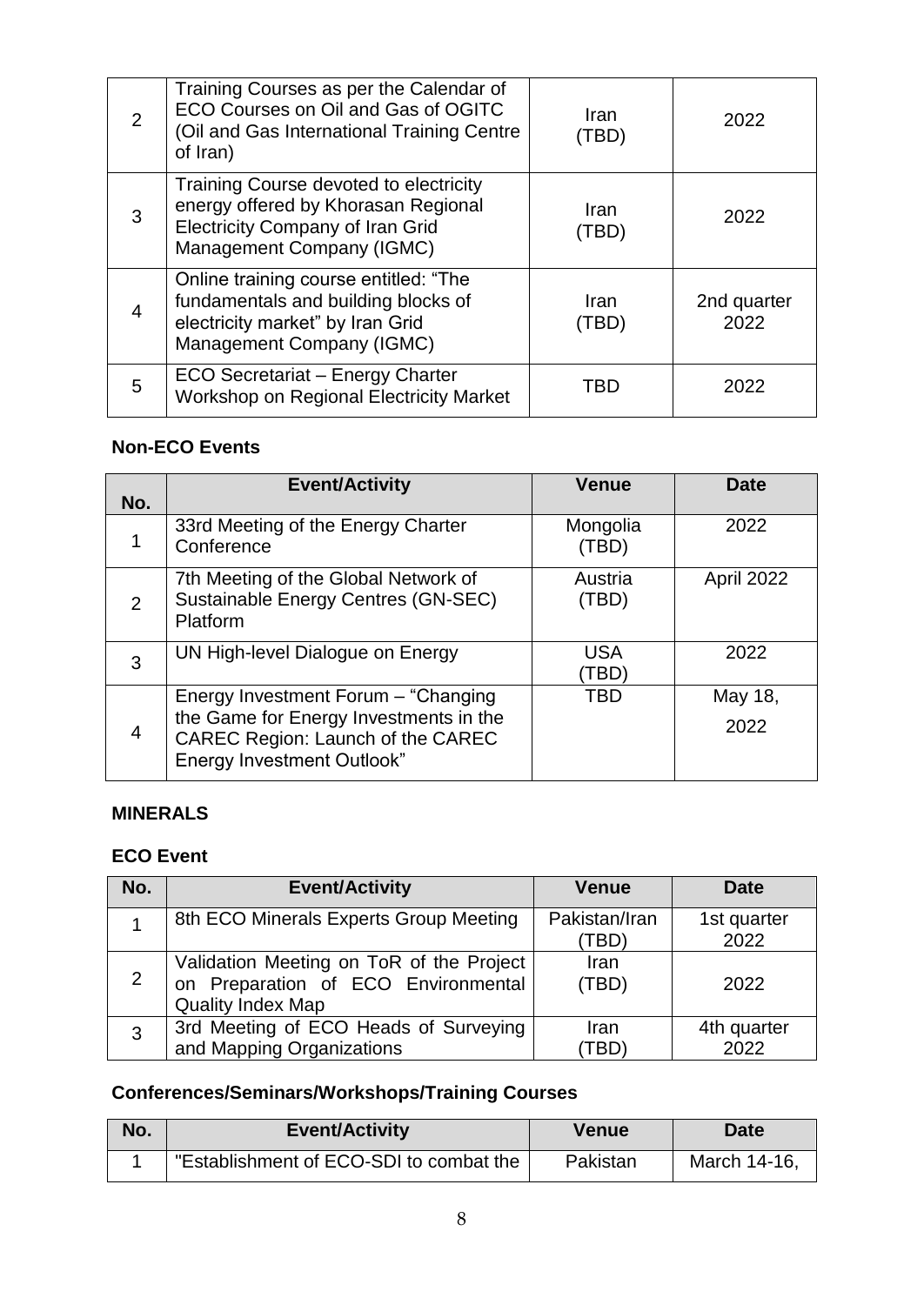| challenges of food security in the Member<br><b>States</b> | (TBD) | 2022        |
|------------------------------------------------------------|-------|-------------|
| "Basics of Synthetic Aperture Radar                        | Iran  | 3rd quarter |
| Remote Sensing"                                            | (TBD) | 2022        |

| No. | <b>Event/Activity</b>               | <b>Venue</b> | Date      |
|-----|-------------------------------------|--------------|-----------|
|     | International Conference on Spatial | UAE          | Dec 20-21 |
|     | <b>Analysis and Data Science</b>    | (TBD)        | 2022      |

#### **ENVIRONMENT**

#### **ECO Event**

| No.            | <b>Event/Activity</b>                                                                                                 | <b>Venue</b>        | <b>Date</b>      |
|----------------|-----------------------------------------------------------------------------------------------------------------------|---------------------|------------------|
| 1              | 6th Ministerial Meeting on Environment                                                                                | Kyrgyzstan<br>(TBD) | 1st half<br>2022 |
| $\overline{2}$ | 7th ECO Working Group Meeting on<br>Environment in 2022                                                               | Pakistan<br>(TBD)   | 2022             |
| 3              | 2nd Experts Meeting on Climate Change<br>and Biodiversity.                                                            | Pakistan<br>(TBD)   | 2022             |
| $\overline{4}$ | Experts<br>Group<br>Meeting<br>4th<br>on.<br><b>Biodiversity</b>                                                      | TBD                 | 2022             |
| 5              | Expert Group Meeting<br>on sharing<br>experience: combating land degradation.                                         | Turkey<br>(TBD)     | 2022             |
| 6              | Consultation Meeting to explore viable<br>solutions in implementation of ECO<br>Landcare project and                  | Iran<br>(TBD)       | 2022             |
| 7              | Meeting on Green Economy with the<br>emphasis on the Role of Women and<br>Sustainable Livelihood in the ECO<br>Region | Iran<br>(TBD)       | 2022             |
| 8              | Expert Level Meeting on<br>Risk<br>and<br>Resilience Management of Dust<br>and<br>Sand Storm in the ECO Region        | Iran<br><b>TBD</b>  | 2022             |

| No. | <b>Event/Activity</b>                                                                                                         | <b>Venue</b>         | <b>Date</b>         |
|-----|-------------------------------------------------------------------------------------------------------------------------------|----------------------|---------------------|
|     | ECO-APDIM Workshop on "Combating<br>Desertification with a Special Emphasis<br>on Dust Haze and Sand Storms in ECO<br>Region" | Secretariat<br>(TBD) | 2nd quarter<br>2022 |
| 2   | ECO-UNEP Inception Workshop on<br>modalities of the 1st State of Environment<br>(SoE) Report for ECO region                   | TBD                  | 2022                |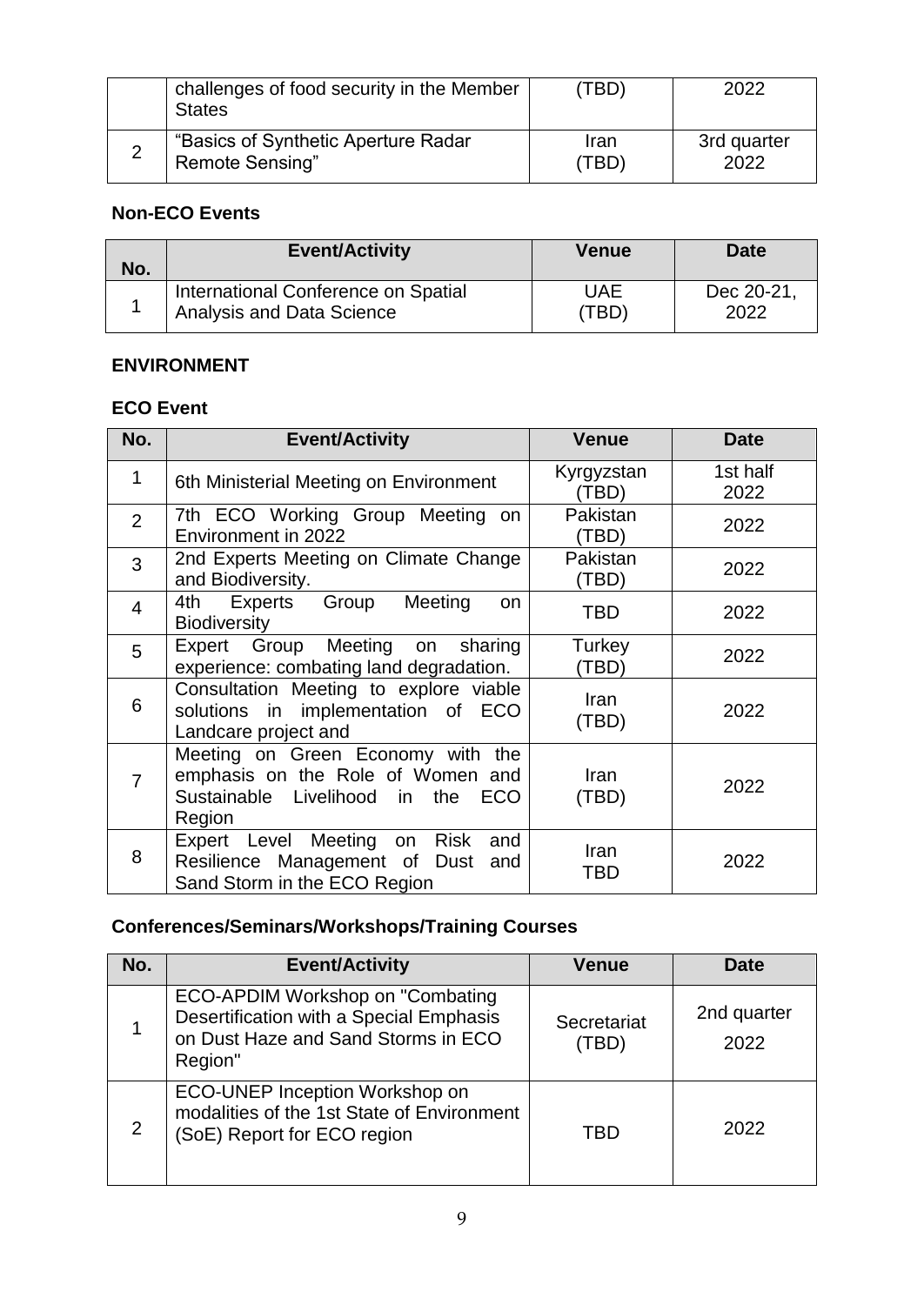| 3              | Conception/Capacity Building Workshop<br>for Developing Future Roadmap on the<br>Development and Management of<br>Biosphere Reserves in the ECO Region | Pakistan<br>(TBD)                  | 2022                |
|----------------|--------------------------------------------------------------------------------------------------------------------------------------------------------|------------------------------------|---------------------|
| 4              | 2nd ECO Workshop for capacity building<br>and best practices on Biodiversity issues                                                                    | <b>Northern</b><br>Cyprus<br>(TBD) | 3rd quarter<br>2022 |
| 5              | <b>Workshop on Protected Areas Systems</b>                                                                                                             | Northern<br>Cyprus<br>(TBD)        | 3rd quarter<br>2022 |
| 6              | <b>Workshop on Ecosystem Services</b>                                                                                                                  | Northern<br>Cyprus<br>(TBD)        | 3rd quarter<br>2022 |
| $\overline{7}$ | Virtual Workshop for Capacity Building on<br>"Mitigation of climate change affects<br>using geoinformation technologies for<br>achieving SDGs"         | Azerbaijan<br>(TBD)                | 3rd quarter<br>2022 |

| No.            | <b>Event/Activity</b>                                                                                                    | <b>Venue</b>                  | <b>Date</b>             |
|----------------|--------------------------------------------------------------------------------------------------------------------------|-------------------------------|-------------------------|
|                | UN Climate Change Conference 2022<br>(UNFCCC COP 27)                                                                     | Egypt<br>(TBD)                | Nov 7-18,<br>2022       |
| 2              | UN Forum on Forests - 17th session                                                                                       | US<br>(TBD)                   | May 9-13,<br>2022       |
| 3              | 15th Meeting of the Conference of the<br>Parties to the Convention on Biological<br><b>Diversity</b>                     | China<br>(TBD)                | April 25-May<br>8, 2022 |
| $\overline{4}$ | UN Convention to Combat Desertification<br>15th session of the Conference of the<br><b>Parties</b>                       | Cote d'Ivoire<br>(TBD)        | May 2022                |
| 5              | 2nd International High-Level Conference<br>on the International Decade for Action<br>"Water for Sustainable Development" | Tajikistan<br>(Physical Mode) | June 6-9,<br>2022       |

#### **D. SECTOR: AGRICULTURE AND INDUSTRY**

| No. | <b>Event/Activity</b>                            | <b>Venue</b>               | <b>Date</b>       |
|-----|--------------------------------------------------|----------------------------|-------------------|
|     | 7th Ministerial Meeting on Agriculture           | <b>Uzbekistan</b><br>(TBD) | March 10,<br>2022 |
|     | 6th High Level Experts Meeting on<br>Agriculture | <b>Uzbekistan</b><br>(TBD) | March 9,<br>2022  |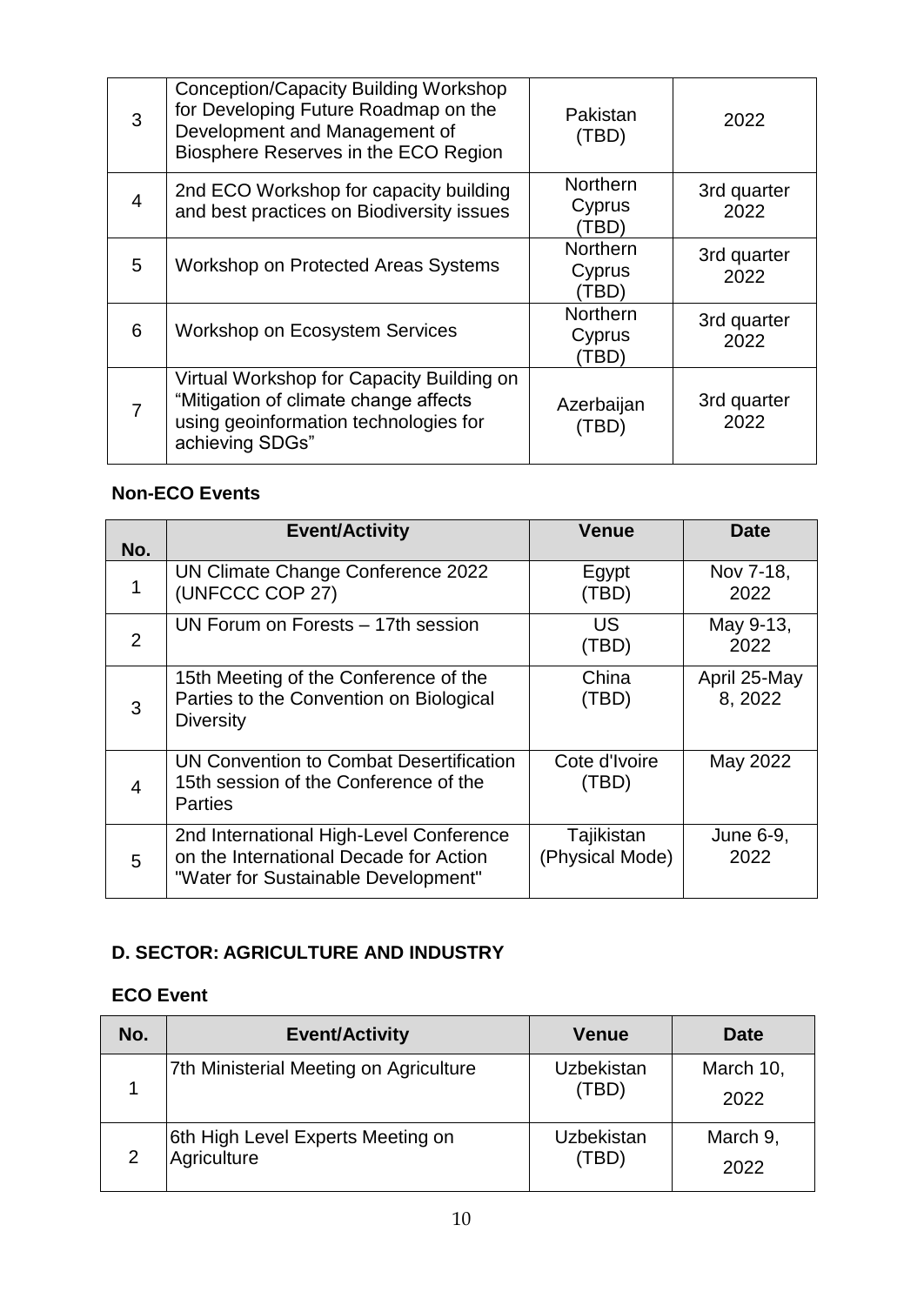| 3              | 4th Steering Committee Meetings of the<br><b>ECO Regional Coordination Centre (ECO-</b><br>RCC) for Implementation of the ECO-<br><b>RPFS</b> | Turkey<br>(TBD)     | 2022                 |
|----------------|-----------------------------------------------------------------------------------------------------------------------------------------------|---------------------|----------------------|
| $\overline{4}$ | 8th ECO Seed Association (ECOSA)<br>International Trade Conference and Fair<br><b>ECO Expert Meeting on Seed</b>                              | Azerbaijan<br>(TBD) | 4th quarter<br>2022  |
| 5              | 4th Meeting of the ECO Heads of<br><b>Meteorological Organizations</b>                                                                        | Turkey<br>(TBD)     | 4th quarter<br>2022  |
| 6              | <b>Training Course on Natural Disaster Early</b><br><b>Warning and Loss Estimation System</b>                                                 | Iran<br>(TBD)       | 2022                 |
| $\overline{7}$ | 2nd Expert Group Meeting on<br><b>Establishment of ECO Agricultural</b><br>Biotechnology Network (ECO-ABN)                                    | Iran<br>(TBD)       | 2022                 |
| 8              | 4th Meeting of the ECO Heads of<br><b>Veterinary Organizations</b>                                                                            | <b>TBD</b>          | 2022                 |
| 9              | 1st Technical Committee Meeting for<br>implementation of the Work Plan of ECO-<br><b>VECO</b>                                                 | <b>TBD</b>          | 2022                 |
| 10             | 4th ECO Ministerial Meeting on Industry                                                                                                       | Iran<br>(TBD)       | 2022                 |
| 11             | 3rd HLEG Meeting on Industry                                                                                                                  | Iran<br>(TBD)       | 2022                 |
| 12             | 1st HLEG Meeting on Textile & Garments<br>Industry for using Nanotechnology<br>opportunities                                                  | <b>TBD</b>          | 2022                 |
| 13             | 9th HLWG Meeting on Standardization,<br>Accreditation, Conformity Assessment and<br>Metrology (ECO-RISCAM)                                    | Iran<br>(TBD)       | 2022                 |
| 14             | 4th Coordination Committee Meeting on<br><b>Industrial Property Rights</b>                                                                    | <b>TBD</b>          | 2022                 |
| 15             | 2nd Steering Committee Meeting on ECO<br>Nanotechnology Network                                                                               | Iran<br>(TBD)       | 2022                 |
| 16             | 5th Steering Committee Meeting (SCM) on<br>Entrepreneurship and SME Development<br>Meeting                                                    | <b>TBD</b>          | 2022                 |
| 17             | "Sharing Best Practices on SME Support<br>and Evaluation Mechanisms"                                                                          | Turkey<br>(TBD)     | 4th quarter,<br>2022 |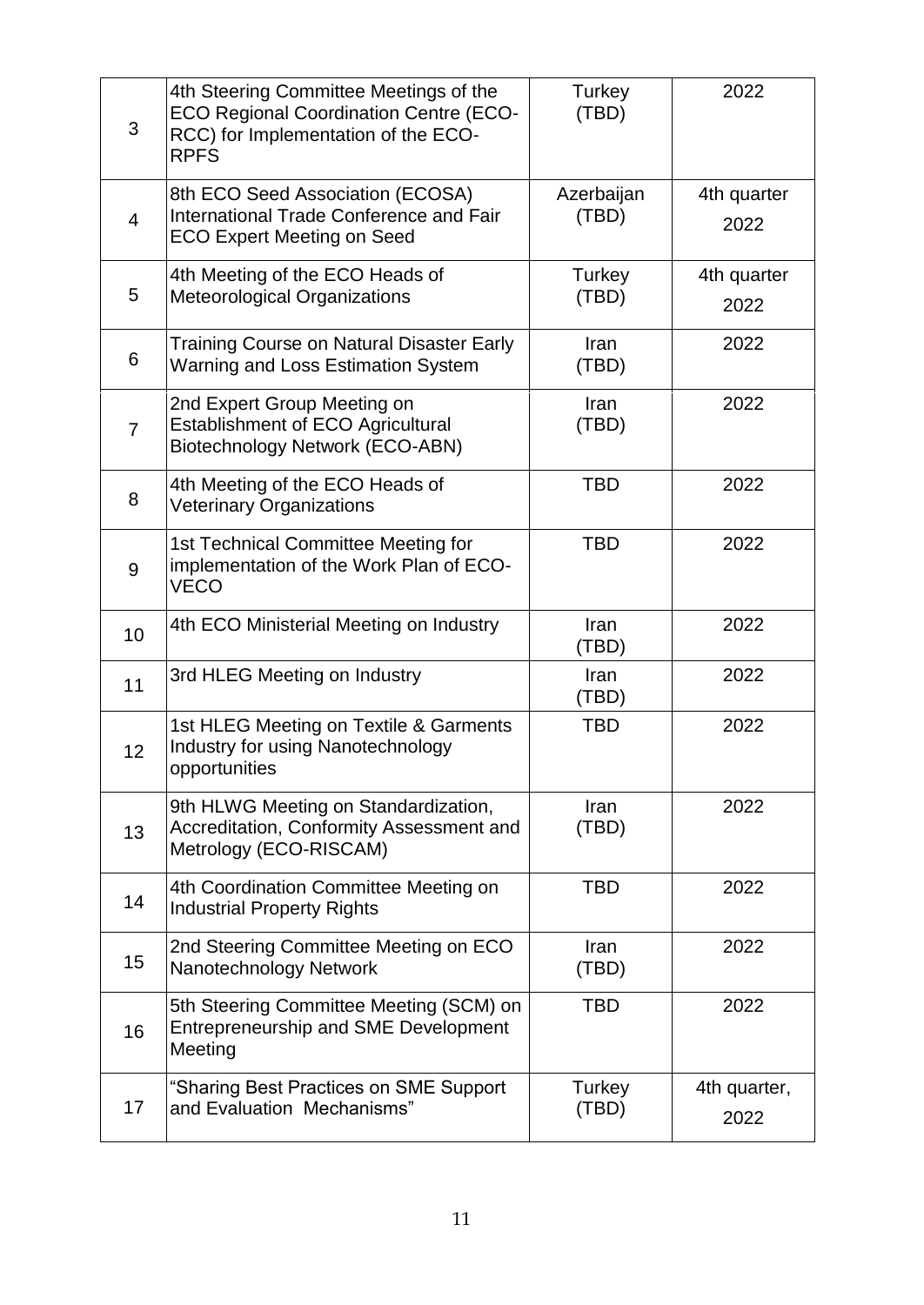| No.            | <b>Event/Activity</b>                                                                                                                      | <b>Venue</b>         | <b>Date</b> |
|----------------|--------------------------------------------------------------------------------------------------------------------------------------------|----------------------|-------------|
|                | 4th International and 12th National<br>Biotechnology Congress of Iran                                                                      | <b>Iran</b><br>(TBD) | 2022        |
| $\overline{2}$ | 3rd International and 17th National Crop<br>Science Congress of Iran                                                                       | <b>Iran</b><br>(TBD) | 2022        |
| 3              | High-Level Panel of Experts on Food<br><b>Security and Nutrition</b>                                                                       | <b>TBD</b>           | 2022        |
| $\overline{4}$ | <b>Expert Group Meeting on Food Security</b>                                                                                               | TBD                  | 2022        |
| 5              | Food Security related regional and<br>International events i.e. FAO, OIE, OIC,<br>IDB and D8-Organization for Economic<br>Cooperation (D8) | TBD                  | 2022        |

#### **E. SECTOR: TOURISM**

| No.            | <b>Event/Activity</b>                                                                          | <b>Venue</b>                       | Date                |
|----------------|------------------------------------------------------------------------------------------------|------------------------------------|---------------------|
| 1              | 4th ECO Ministerial Meeting on Tourism                                                         | <b>Uzbekistan</b><br>(TBD)         | 4th quarter<br>2022 |
| $\overline{2}$ | 6th High Level Experts Group on Tourism<br>(HLEG) Meeting                                      | Uzbekistan<br>(TBD)                | 4th quarter<br>2022 |
| 3              | 6th International ECO/ Silk Road Food<br>Festival                                              | Iran<br>(TBD)                      | 2022                |
| $\overline{4}$ | <b>Workshop on Culinary Tourism</b>                                                            | Iran<br>(TBD)                      | 2022                |
| 5              | 4th Experts Group Meeting on Ecotourism                                                        | <b>Northern</b><br>Cyprus<br>(TBD) | 3rd quarter<br>2022 |
| 6              | Forum of ECO Heads of Tourism<br>Associations, Unions and other Tourism<br><b>Stakeholders</b> | Pakistan<br>(Virtual Mode)         | April-May<br>2022   |
| 7              | 1st ECO Tourism Business and Investment<br>Forum                                               | Pakistan<br>(TBD)                  | 2022                |
| 8              | <b>ECO High Level Expert Meeting on</b><br>Tourism-Visa Facilitation                           | <b>TBD</b>                         | 2022                |
| 9              | 3rd Confobition (conference + exhibition)<br>on Health Tourism                                 | Iran<br>(TBD)                      | 2022                |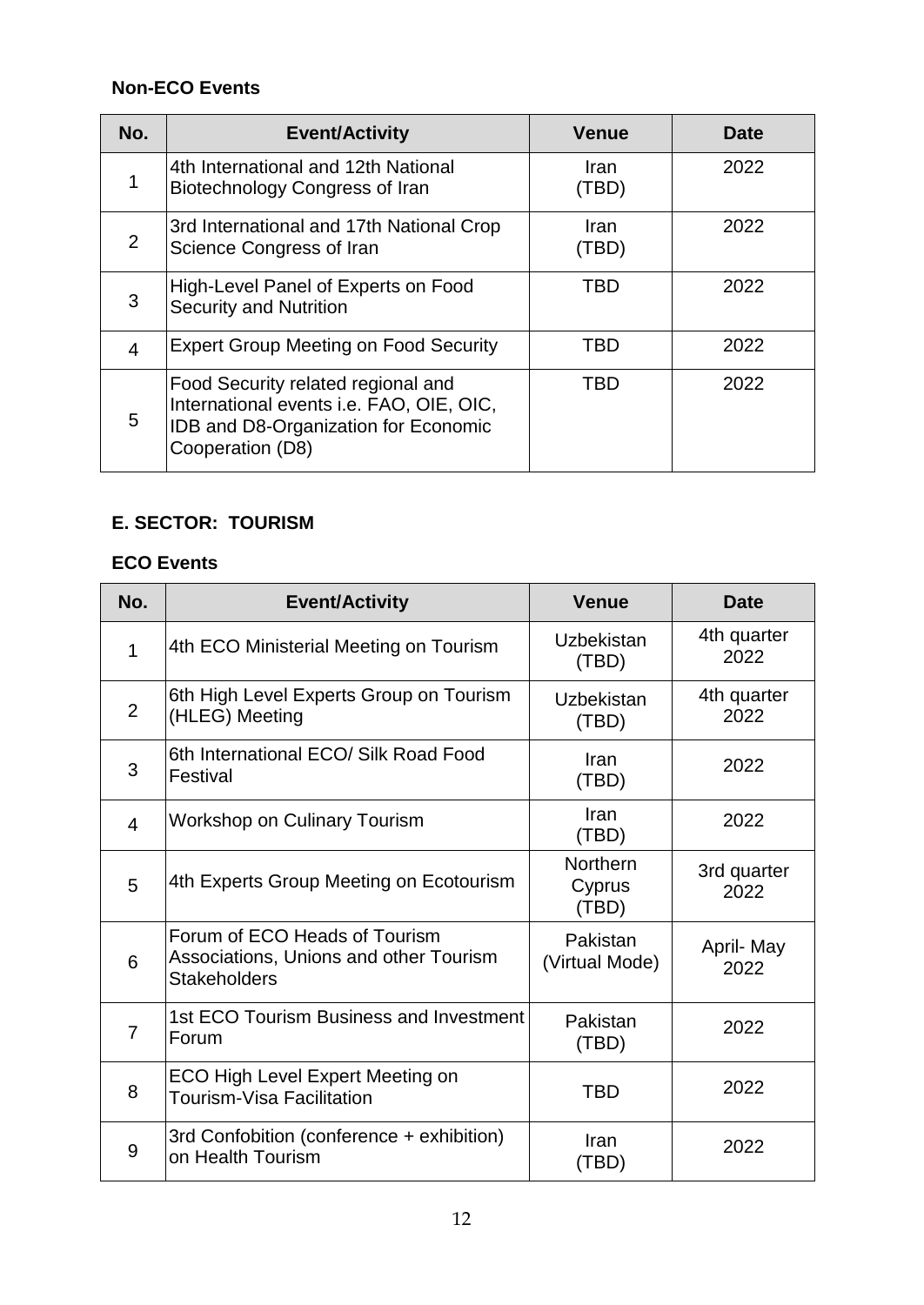| 10 <sup>1</sup> | 15th Tehran International Tourism and<br><b>Handicraft Exhibition</b>                                                                                                                                                                                   | Iran<br>(TBD)        | Jan 29-Feb 1,<br>2022 |
|-----------------|---------------------------------------------------------------------------------------------------------------------------------------------------------------------------------------------------------------------------------------------------------|----------------------|-----------------------|
| 11              | HLWG meeting to finalize the "Draft Plan of<br>Action on Elimination of Covid-19<br>Pandemic Consequences in the Tourism<br>Sector for Facilitating Recovery in the ECO<br>Region"                                                                      | Secretariat<br>(TBD) | 2022                  |
| 12 <sup>2</sup> | High Level Experts Group Meeting on<br>Tourism for coordination of the<br>implementation of the "Tourism Plan of<br>Action on Elimination of Covid-19<br>Pandemic Consequences in the Tourism<br>Sector for Facilitating Recovery in the ECO<br>Region" | <b>TBD</b>           | 2022                  |
| 13              | Launch of Sari as ECO Tourism Capital for<br>2022 and other related events in Sari                                                                                                                                                                      | Iran<br>(TBD)        | 2022                  |
| 14              | <b>ECO Tour operators Forum</b>                                                                                                                                                                                                                         | Azerbaijan<br>(TBD)  | 4th quarter<br>2022   |
| 15              | 1st ECO International Tourism Market Fair                                                                                                                                                                                                               | <b>TBD</b>           | 2022                  |
| 16              | <b>ECO Capacity Building Regional Workshop</b><br>on Tourism                                                                                                                                                                                            | <b>TBD</b>           | 2022                  |
| 17              | Joint HLWG meeting of Tourism and<br><b>Transport Sector for travel facilitation</b>                                                                                                                                                                    | <b>TBD</b>           | 2022                  |

| No.            | <b>Event/Activity</b>                                                                                                                   | <b>Venue</b>                  | Date              |
|----------------|-----------------------------------------------------------------------------------------------------------------------------------------|-------------------------------|-------------------|
|                | <b>World Tourism Forum</b>                                                                                                              | Pakistan<br>(TBD)             | 2022              |
| 2              | <b>EMITT - Eastern Mediterranean</b><br>International Tourism and Travel<br><b>Exhibition</b>                                           | Turkey<br>(TBD)               | Feb 9-12,<br>2022 |
| 3              | <b>WTTC &amp; Turkish Tourism Investment</b><br><b>Association (TTID) Destination Future</b><br><b>Turkey: Tourism Investment Forum</b> | Turkey<br>(TBD)               | 2022              |
| $\overline{4}$ | <b>WTTC's Global Summit</b>                                                                                                             | <b>Philippines</b><br>(TBD)   | 2022              |
| 5              | Tourism Session of the 38th Session of the<br><b>COMCEC</b>                                                                             | <b>TBD</b>                    | 2022              |
| 6              | Holding the International festival titled<br>"Crafts and applied arts in the heritage of                                                | Turkmenistan<br>(Hybrid Mode) | 1st half<br>2022  |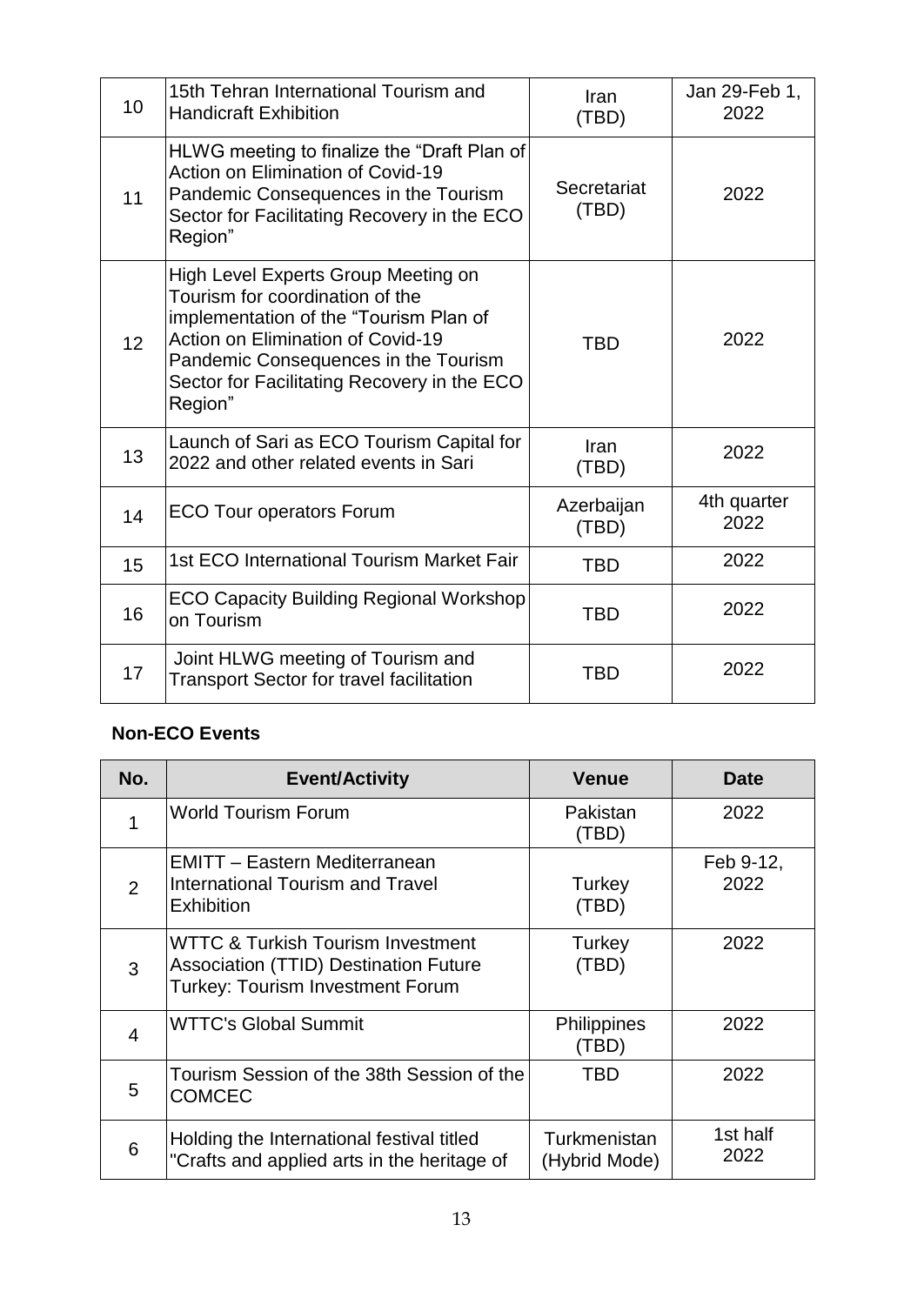| world nations"                                                                                                         |                               |                  |
|------------------------------------------------------------------------------------------------------------------------|-------------------------------|------------------|
| Holding the International festival and<br>conference titled "National musical art in<br>the heritage of world nations" | Turkmenistan<br>(Hybrid Mode) | 2nd half<br>2022 |

#### **F. SECTOR: HUMAN RESOURCES & SUSTAINABLE DEVELOPMENT**

#### **Disaster Risk Reduction**

#### **ECO Events**

| No. | <b>Event/Activity</b>                                                                                                                                        | <b>Venue</b>                | Date |
|-----|--------------------------------------------------------------------------------------------------------------------------------------------------------------|-----------------------------|------|
|     | 9th ECO Ministerial Conference on<br><b>Disaster Risk Reduction</b>                                                                                          | <b>TBD</b><br>(Hybrid Mode) | 2022 |
| 2   | <b>ECO Experts Group Meeting on Disaster</b><br>Risk Reduction and Implementation of the<br><b>ECO Regional Framework for DRR</b>                            | <b>TBD</b><br>(Hybrid Mode) | 2022 |
| 3   | 2nd Senior Officials Meeting/ Heads<br>Meeting for Disaster Insurance Authorities                                                                            | TBD<br>(Hybrid Mode)        | 2022 |
| 4   | ECO-APDIM Workshop on the "Strategic<br>Action Plan for managing cascading risks<br>from natural and biological hazards and<br>quideline for implementation" | Secretariat<br>(TBD)        | 2022 |

#### **Non-ECO Events**

| No. | <b>Event/Activity</b>                      | <b>Venue</b>   | Date       |
|-----|--------------------------------------------|----------------|------------|
|     | The seventh session of the Global Platform | Indonesia      | May 23-28, |
|     | (GP2022)                                   | (TBD)          | 2022       |
| 2   | 14th World Conference on Injury            | Australia      | Nov 27-30, |
|     | <b>Prevention and Safety Promotion</b>     | (Virtual Mode) | 2022       |
| 3   | <b>UNESCO World Higher Education</b>       | Spain          | May 18-20, |
|     | Conference (WHEC2022)                      | (TBD)          | 2022       |

#### **Health**

| No. | <b>Event/Activity</b>                                                                     | <b>Venue</b>          | Date |
|-----|-------------------------------------------------------------------------------------------|-----------------------|------|
|     | High Level Working Group (HLWG) to<br>Discuss the Implementation of the Plan of<br>Action | Iran<br>(Hybrid Mode) | 2022 |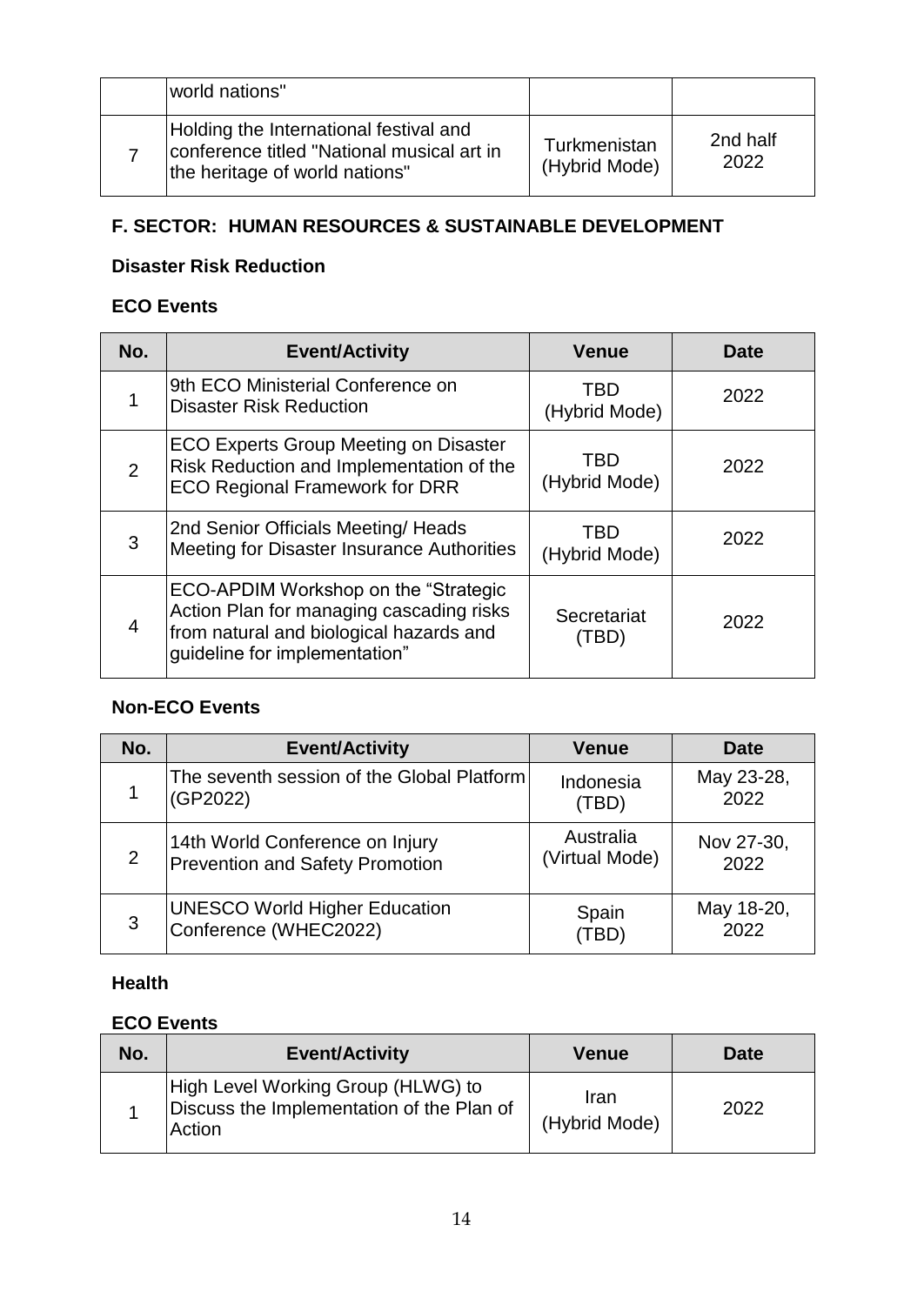| $\overline{2}$ | 5th ECO Health Ministerial Meeting                                                                                                                                                 | TBD<br>(Hybrid Mode) | 2nd quarter<br>2022 |
|----------------|------------------------------------------------------------------------------------------------------------------------------------------------------------------------------------|----------------------|---------------------|
| 3              | 1st meeting of the Task Force on Regional<br>Capacity on Intra-Trade of<br>Pharmaceuticals<br>(The meeting will be held as per the<br>outcome/decision of the 5th HLEG<br>meeting) | TBD<br>(Hybrid Mode) | 2022                |
|                | Workshop on Promoting Universal Health<br>Coverage                                                                                                                                 | TBD<br>/brid Mode)   | 2022                |

| No. | <b>Event/Activity</b>                                                            | Venue                       | <b>Date</b> |
|-----|----------------------------------------------------------------------------------|-----------------------------|-------------|
|     | Conference of Parties (COP) of WHO<br>Convention Framework on Tobacco<br>Control | <b>Netherlands</b><br>(TBD) | 2022        |

#### **Education**

#### **ECO Events**

| No.            | <b>Event/Activity</b>                                                          | <b>Venue</b>          | <b>Date</b> |
|----------------|--------------------------------------------------------------------------------|-----------------------|-------------|
|                | 2nd Training workshop on "Disaster Risk<br> Transfer through Insurance"        | TBD                   | 2022        |
| $\overline{2}$ | Training Workshop on Disaster Risk<br>Reduction for Teachers of the ECO Region | Iran<br>(Hybrid Mode) | 2022        |

#### **Sustainable Development**

#### **Non-ECO Events**

| No. | <b>Event/Activity</b>                                        | Venue                       | <b>Date</b>          |
|-----|--------------------------------------------------------------|-----------------------------|----------------------|
|     | 8th Asia Pacific Forum on Sustainable<br>Development (APFSD) | Thailand (Virtual)<br>Mode) | March 23-26,<br>2022 |
|     | 5th South Asia Forum on SDGs<br>(UNESCAP)                    | TBD                         | December 2022        |

#### **G. SECTOR: JUDICIAL & PARLIAMENTARY COORDINATION AND ECO ADVOCACY PROGRAMME FOR AFGHANISTAN (JPC & EAPA)**

| No. | <b>Event/Activity</b>                   | <b>Venue</b> | <b>Date</b> |
|-----|-----------------------------------------|--------------|-------------|
|     | 5th Meeting of Heads of Anti-Corruption | TBD          | 2022        |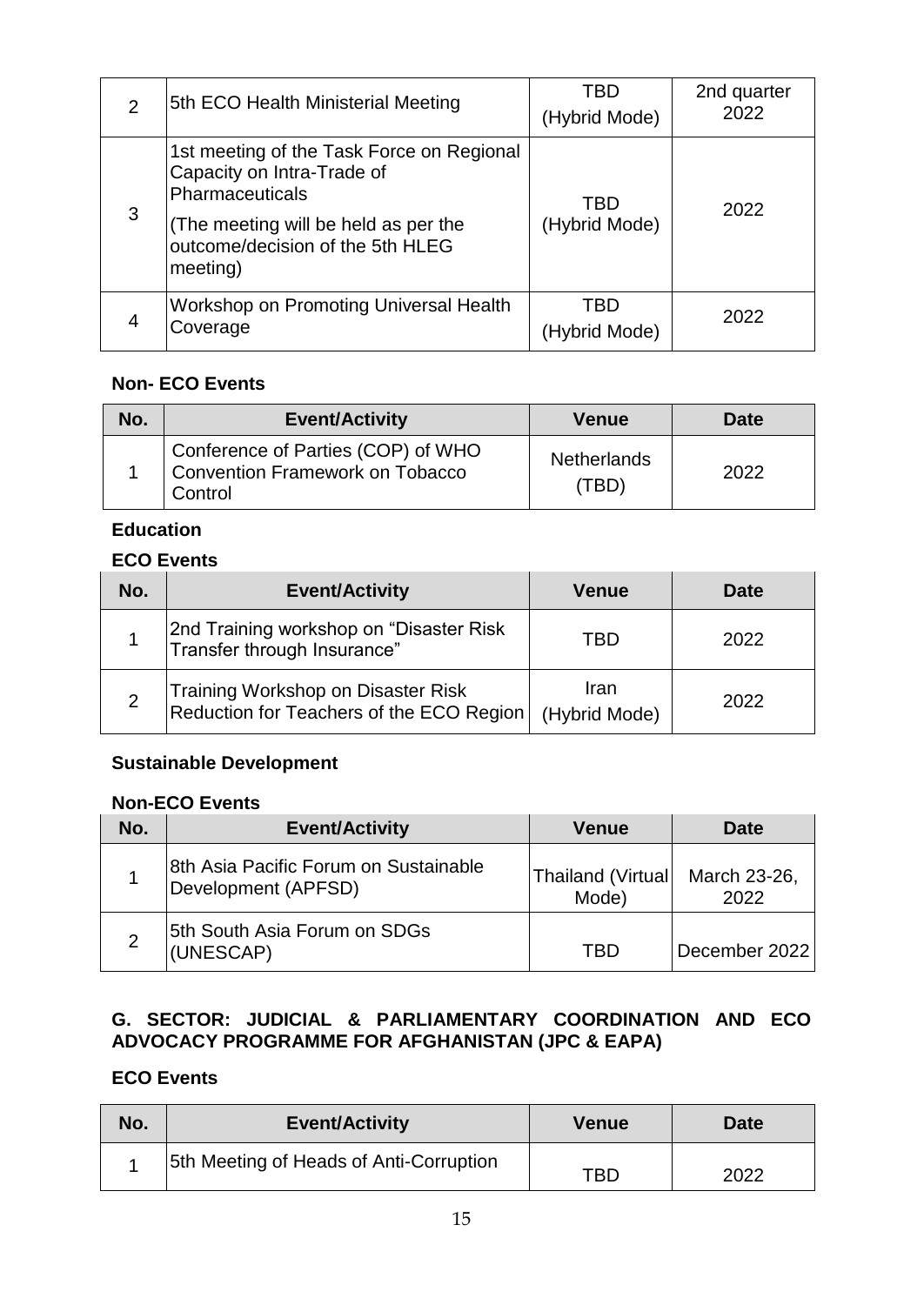|                | Organizations and Ombudsmen of the<br><b>ECO Member States</b>                                                    |                                                   |                    |
|----------------|-------------------------------------------------------------------------------------------------------------------|---------------------------------------------------|--------------------|
| 2              | 1st General Assembly of the State Parties<br>of RCCACO                                                            | Pakistan<br>(Hybrid Mode)                         | May 2022           |
| 3              | 4th ECO Interior Ministers Meeting back to<br>back to the 2nd Meeting of Chiefs of Police<br>of ECO Member States | Iran<br>(Hybrid Mode)                             | 2022               |
| $\overline{4}$ | 4th Meeting of Attorneys and Prosecutors<br>General of the ECO Member States                                      | TBD                                               | 2022               |
| 5              | 2nd Meeting of Chiefs of Anti-narcotics<br>Police of the ECO Member States                                        | Iran<br>(Virtual Mode)                            | 2022               |
| 6              | <b>Experts Group Meeting to Establish</b><br>Judicial/ Legal Cooperation Mechanism for<br>the ECO Member States   | <b>TBD</b>                                        | 2022               |
| $\overline{7}$ | 3rd Conference of the Parliamentary<br>Assembly of the ECO Countries (PAECO)                                      | Azerbaijan<br>(TBD)                               | May 16-18,<br>2022 |
| 8              | 1st Conference of the Donors for the ECO<br>Fund for Afghanistan (1st MDECOFA)                                    | Interested<br>Member<br>States/ECO<br>Secretariat | 2022               |

## **Workshops/ Training Courses**

| No.            | <b>Event/Activity</b>                                                                                                                    | <b>Venue</b>                  | <b>Date</b>  |
|----------------|------------------------------------------------------------------------------------------------------------------------------------------|-------------------------------|--------------|
| 1              | ECO Workshop on Controlled Delivery and<br>Joint Investigation                                                                           | <b>Iran</b><br>(Virtual Mode) | 2022         |
| $\overline{2}$ | 3rd Virtual Training Course on primary<br>prevention of Drugs Addiction                                                                  | <b>Iran</b><br>(Virtual Mode) | 2022         |
| 3              | Training Course on Awareness of Drugs<br>and Precursors                                                                                  | Pakistan<br>(Physical Mode)   | October 2022 |
| $\overline{4}$ | Workshop on Training programme to<br>foster cooperation on trends and<br>opportunities in combating narcotic drugs<br>and related crimes | Turkey<br>(TBD)               | 2022         |
| 5              | Narcotic Substance Type Trends and<br><b>Existing Route</b>                                                                              | Turkey<br>[BD                 | 2022         |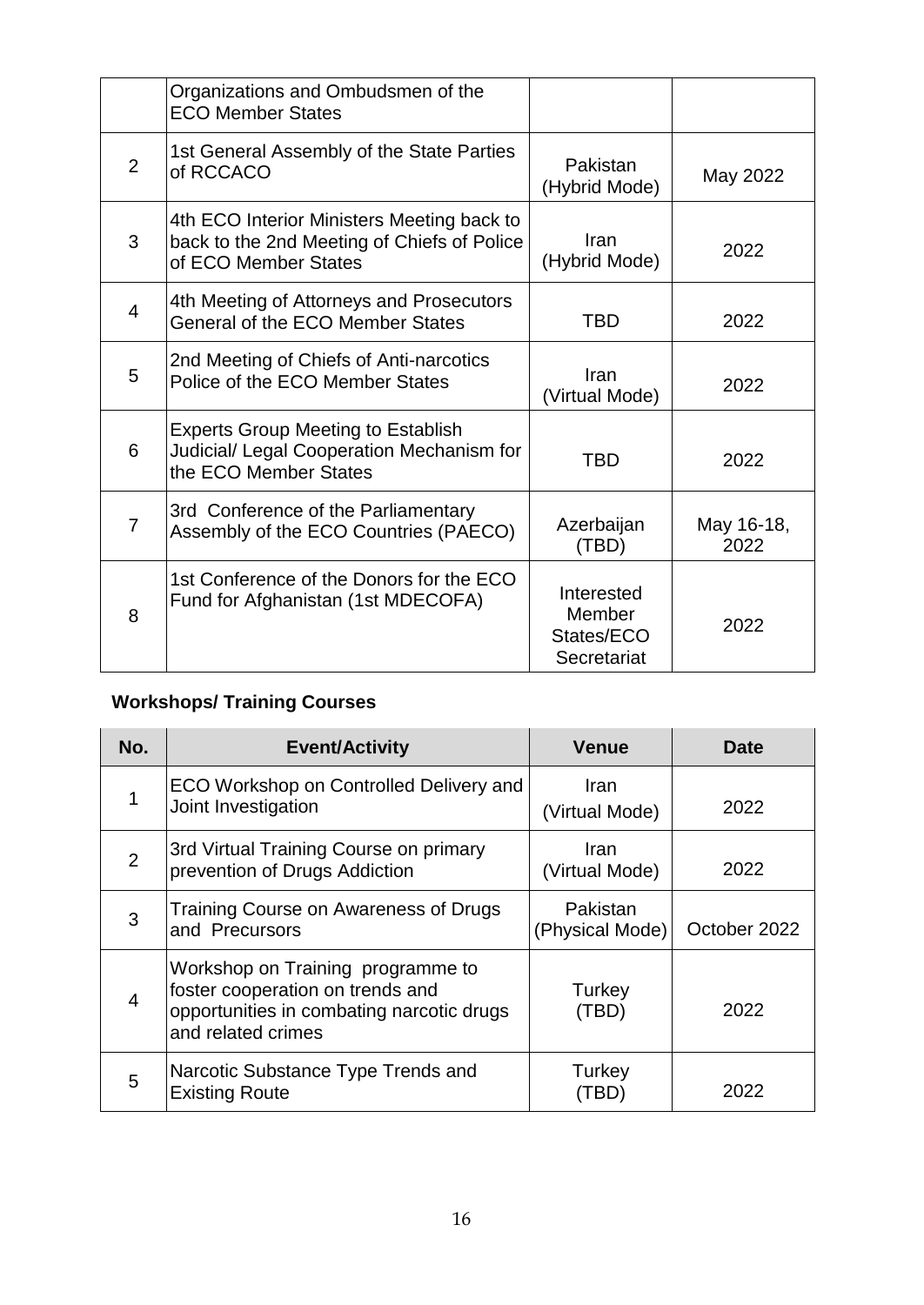| No.            | <b>Event/Activity</b>                                                         | <b>Venue</b>   | Date |
|----------------|-------------------------------------------------------------------------------|----------------|------|
|                | <b>UNODC</b> Meeting (Subject to online<br>participation)                     | TBD            | 2022 |
| $\overline{2}$ | <b>Relevant INTERPOL Meeting (Subject to</b><br>online participation)         | TBD            | 2022 |
| 3              | <b>Relevant Parliamentary Meetings (Subject</b> )<br>to online participation) | TBD            | 2022 |
| $\overline{4}$ | <b>Relevant EAPA Meetings (Subject to</b><br>online participation)            | TBD            | 2022 |
| 5              | 65th Session of the Commission on<br><b>Narcotics and Drugs</b>               | (Virtual Mode) | 2022 |

#### **H. SECTOR: ECO`S INTERNATIONAL RELATIONS AND ECO SPECIALIZED AGENCIES/REGIONAL INSTITUTIONS/AFFILIATED BODIES**

| No.            | <b>Event/Activity</b>                                                                                                                                                 | <b>Venue</b>        | Date              |
|----------------|-----------------------------------------------------------------------------------------------------------------------------------------------------------------------|---------------------|-------------------|
| 1              | 77th Session of the UN General Assembly                                                                                                                               | <b>USA</b><br>(TBD) | September<br>2022 |
| 2              | ECO-ASEAN Ministerial Meeting on the<br>sidelines of 77th Session of the UN<br><b>General Assembly</b>                                                                | <b>USA</b><br>(TBD) | September<br>2022 |
| 3              | <b>Bilateral Meetings with ECO existing</b><br>partners and future potential international<br>partners on the sidelines of 77th Session<br>of the UN General Assembly | <b>USA</b><br>(TBD) | September<br>2022 |
| $\overline{4}$ | <b>ECO Training Workshop/seminars for</b><br>foreign services officers (officers dealing<br>with external relations) from ECO Member<br><b>States</b>                 | Pakistan<br>(TBD)   | 2022              |
| 5              | 1st Meeting of Heads of Broadcasting<br>Organizations (Radio and Television) of<br>ECO Member States to be organized<br>jointly by ECO Secretariat and ECI            | Iran<br>(TBD)       | 2022              |
| 6              | 1st Meeting of ECO Heads of Scientific<br><b>Innovation Bodies/Funds</b>                                                                                              | Iran<br>(TBD)       | 2022              |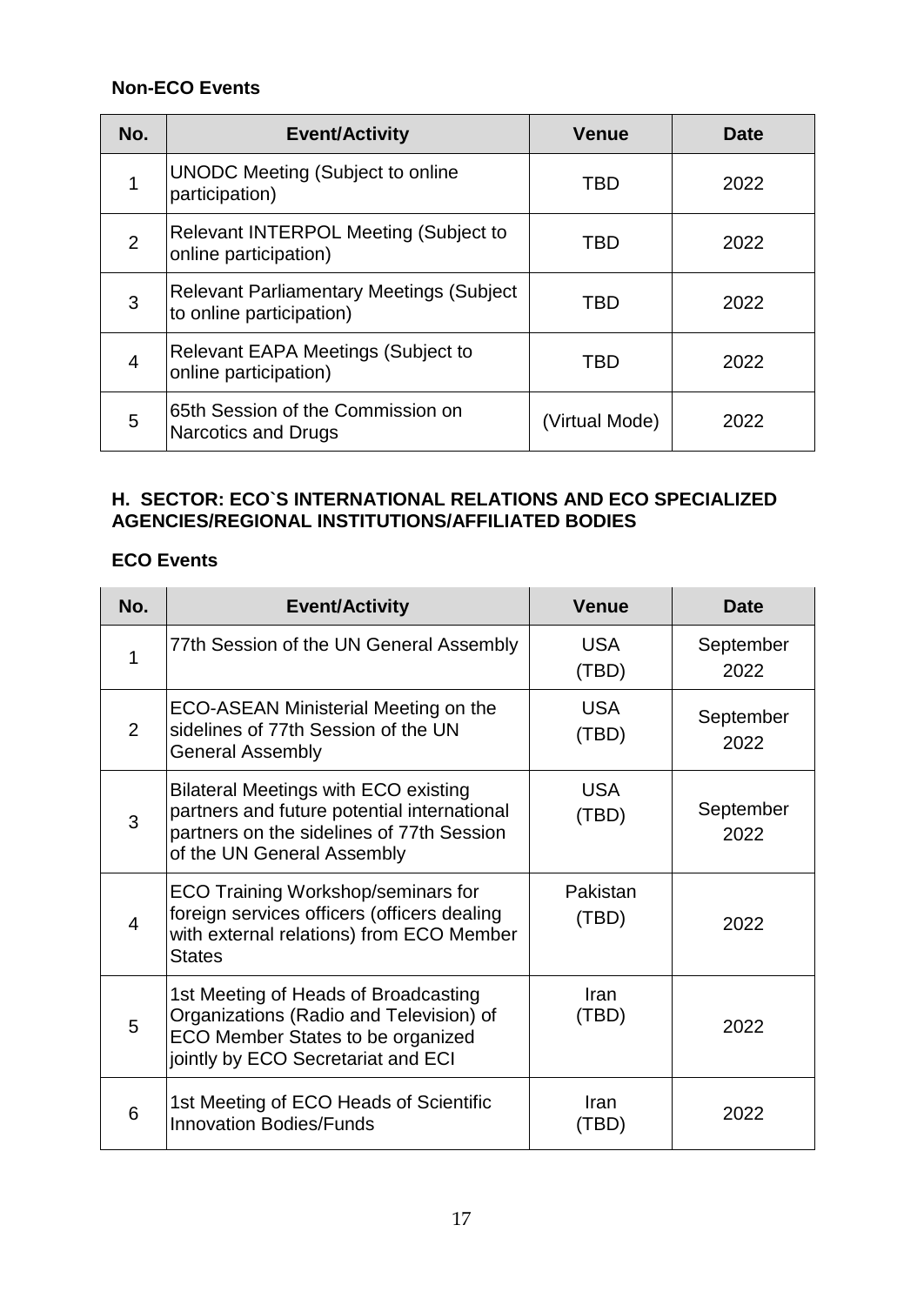|  | Brainstorming Session on the Reform<br><b>Process at the level of relevant Deputy</b><br>Ministers (in-charge of the ECO Affairs) | Secretariat<br>(TBD) | 2nd quarter<br>2022 |
|--|-----------------------------------------------------------------------------------------------------------------------------------|----------------------|---------------------|
|--|-----------------------------------------------------------------------------------------------------------------------------------|----------------------|---------------------|

| No.            | <b>Event/Activity</b>                                                                                           | <b>Venue</b>               | <b>Date</b>          |
|----------------|-----------------------------------------------------------------------------------------------------------------|----------------------------|----------------------|
|                | 78th Session of the Economic and Social<br>Commission for Asia and the Pacific                                  | Thailand<br>(Virtual Mode) | May 23-27,<br>2022   |
| $\overline{2}$ | Antalya Diplomacy Forum - 2022                                                                                  | Turkey<br>(Physical Mode)  | March 11-13,<br>2022 |
| 3              | ASEAN, OIC, SCO, CICA, D-8,<br>Organization of Turkic States, IEC<br>Summit/Ministerial and High level Meetings | TBD                        | 2022                 |
| 4              | Conferences/Meetings on International day<br>of Neutrality                                                      | Turkmenistan               | 2022                 |

## **Events to be organized by the Specialized Agencies/Affiliated Bodies**

| No.            | <b>Event/Activity</b>                                                             | <b>Venue</b>      | <b>Date</b> |
|----------------|-----------------------------------------------------------------------------------|-------------------|-------------|
|                | 7th Board of Trustees (BoT) Meeting of the<br><b>ECO Cultural Institute (ECI)</b> | Pakistan<br>(TBD) | 2022        |
| $\overline{2}$ | 1st ECO Ministerial Meeting of<br>Ministers of Youth and Sports                   | Iran<br>(TBD)     | 2022        |
| 3              | 5th Board of Trustees of ECO College of<br>insurance                              | Iran<br>$\pm$ BD) | 2022        |

#### **I. SECTOR: ECONOMIC RESEARCH AND STATISTICS**

#### **Statistics**

| No.            | <b>Event/Activity</b>                                                                                            | <b>Venue</b>           | Date |
|----------------|------------------------------------------------------------------------------------------------------------------|------------------------|------|
|                | 8th ECO High Level Expert Group (HLEG)<br><b>Meeting on Statistics</b>                                           | TBD                    | 2022 |
| $\overline{2}$ | 6th Meeting of the Heads of ECO National<br><b>Statistical Offices (HNSO)</b>                                    | TBD                    | 2022 |
| 3              | <b>ECO Workshop on "Innovations in</b><br>methodology through new technology in<br>conducting population census" | Iran<br>(Virtual Mode) | 2022 |